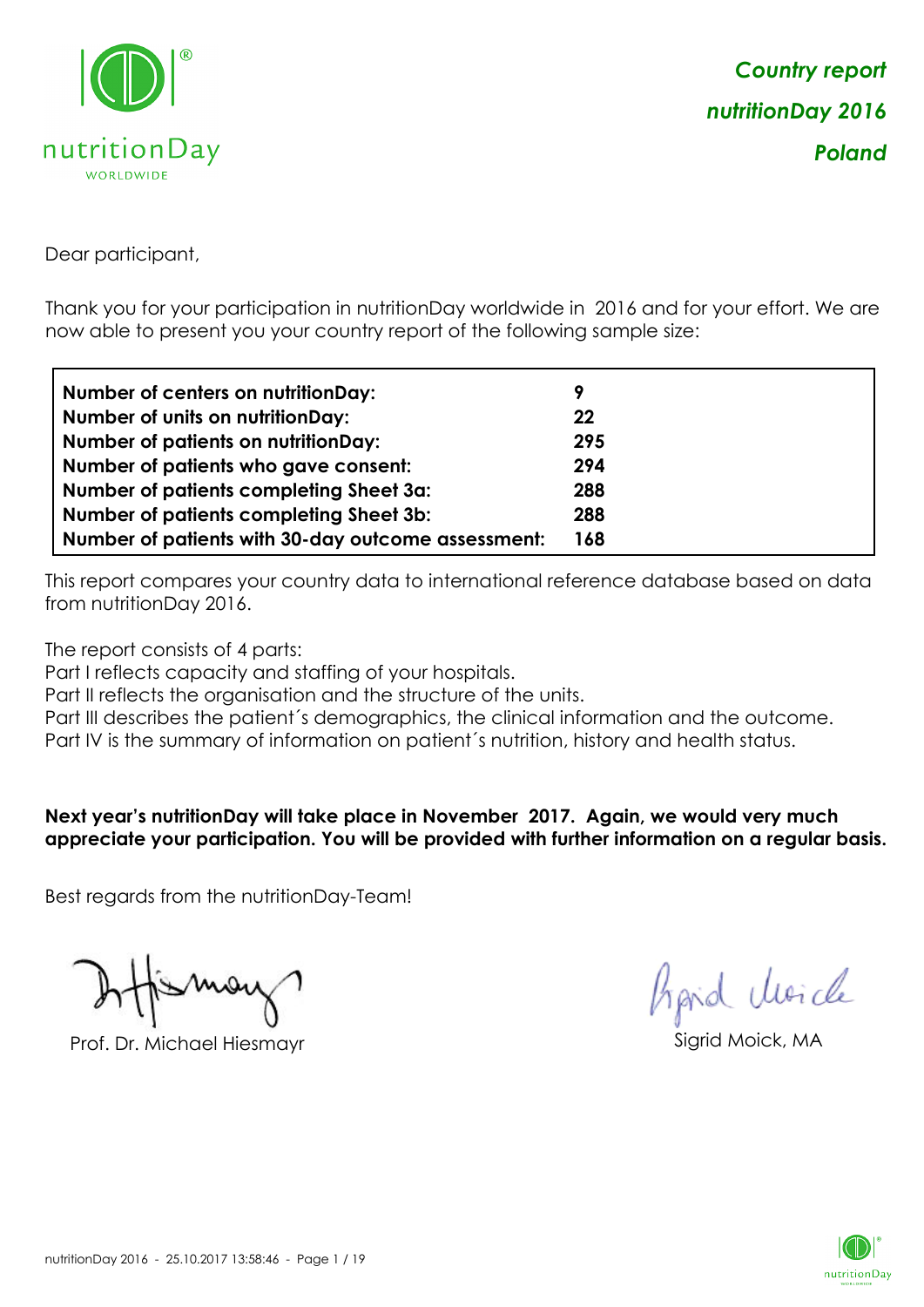## *I. Hospital capacity and staffing ("Hospital sheet"):*

|                                                                                    | <b>YOUR RESULTS</b> | <b>REFERENCE RESULTS</b> |
|------------------------------------------------------------------------------------|---------------------|--------------------------|
| 1. Total number of beds in hospital                                                | 409 [208-710]       | 305 [180-526]            |
|                                                                                    |                     |                          |
| 2. Total number of admissions in the hospital last year 22853 [12448-46887]        |                     | 17891 [8741-38415]       |
| 3. Total number of staff in the hospital                                           |                     |                          |
| <b>Total medical doctors</b>                                                       | 131 [100-350]       | 162 [65-328]             |
| <b>Medical specialists</b>                                                         | 101 [56-102]        | 108 [44-210]             |
| Medical non-specialists                                                            | 30 [22-98]          | 35 [12-81]               |
| <b>Nurses</b>                                                                      | 277 [186-566]       | 346 [124-710]            |
| <b>Dieticians</b>                                                                  |                     |                          |
|                                                                                    | $2[1-4]$            | $4[1-8]$                 |
| Nutritionists<br>Pharmacists                                                       | $2[1-5]$            | $1[0-4]$                 |
|                                                                                    | $5[4-8]$            | $6[3-14]$                |
| Kitchen staff                                                                      | 20 [10-21]          | 28 [11-55]               |
|                                                                                    |                     |                          |
| <b>Full time equivalent</b>                                                        |                     |                          |
| <b>Total medical doctors</b>                                                       | 43 [26-59]          | 126 [56-296]             |
| <b>Medical specialists</b>                                                         | $8[8-8]$            | 88 [44-210]              |
| Medical non-specialists                                                            | $2[2-2]$            | 33 [11-83]               |
| <b>Nurses</b>                                                                      | 233 [121-783]       | 317 [123-726]            |
| <b>Dieticians</b>                                                                  | $1[1-1]$            | $4[1-7]$                 |
| Nutritionists                                                                      | $0 [0-0]$           | $1[0-4]$                 |
| Pharmacists                                                                        | $3[3-3]$            | $5[2-11]$                |
| Kitchen staff                                                                      | $0 [0-0]$           | 25 [12-50]               |
| 4. Does the hospital have a nutrition care strategy?                               | 4 (100%) Yes        | 269 (76.0%) Yes          |
|                                                                                    |                     |                          |
| 5. Which nutrition-related standards or routine activities exist in your hospital? |                     |                          |
| Nutrition training is available                                                    | 2 (50.0%) Yes       | 226 (63.8%) Yes          |
| Nutrition steering committee is available                                          | 4 (100%) Yes        | 207 (58.5%) Yes          |
| Quality indicators are recorded and reported to national<br>or regional level      | 1 (25.0%) Yes       | 139 (39.3%) Yes          |
| Quality indicators are used for internal benchmarking                              | 4 (100%) Yes        | 171 (48.3%) Yes          |
| Patient feedback about food and food service is collected<br>using a questionnaire | 2 (50.0%) Yes       | 250 (70.6%) Yes          |
| None                                                                               |                     | 30 (8.5%) Yes            |
| No answer given                                                                    |                     |                          |

## **6. Which codes are available /routinely used in your hospital for billing and reimbursement purposes?**

| Codes available            |               |                 |
|----------------------------|---------------|-----------------|
| <b>Nutrition Support</b>   | 1 (25.0%) Yes | 175 (49.4%) Yes |
| Oral nutrition supplements | 2 (50.0%) Yes | 141 (39.8%) Yes |

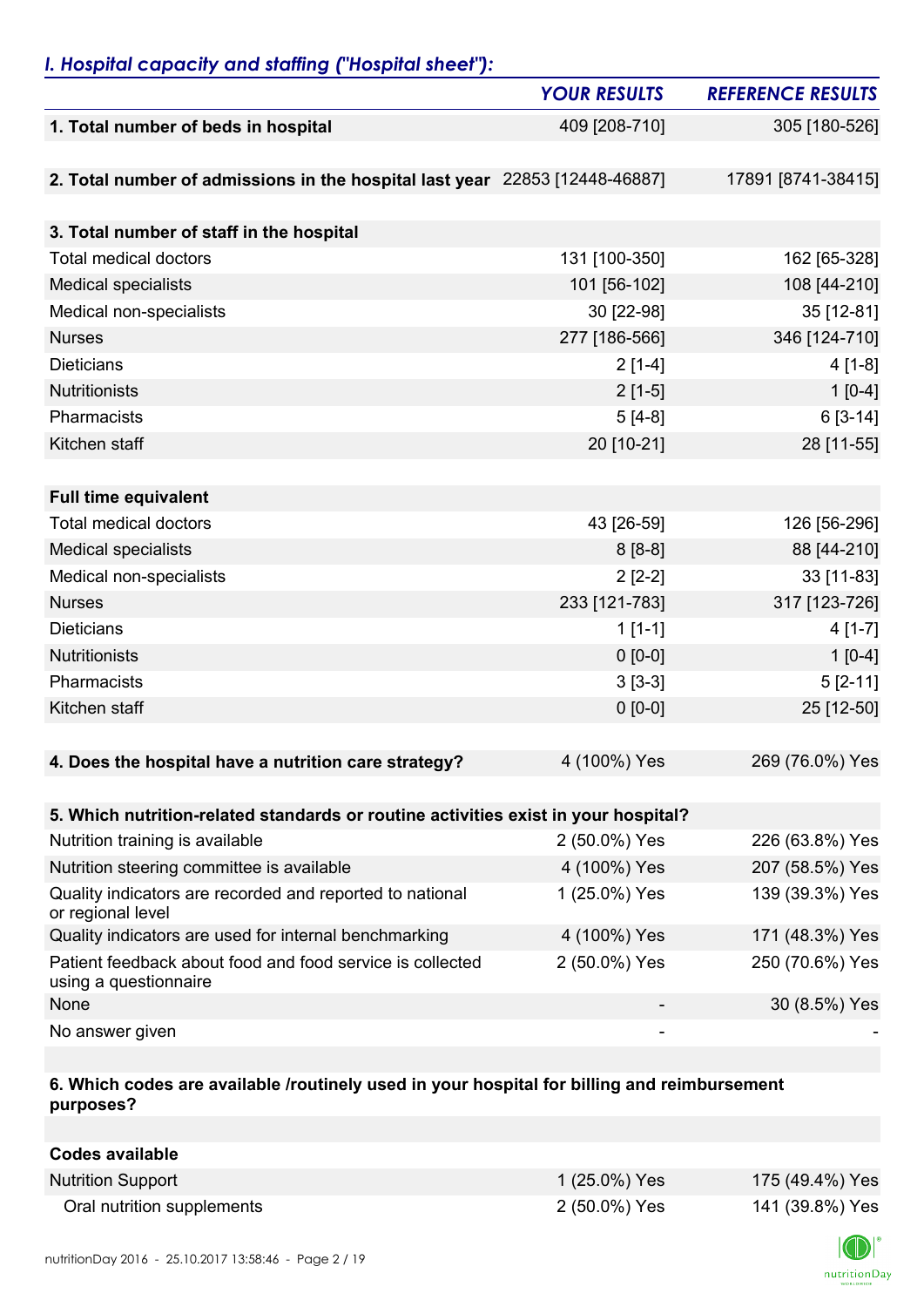| Parenteral nutrition                                      | 4 (100%) Yes             | 202 (57.1%) Yes |
|-----------------------------------------------------------|--------------------------|-----------------|
| <b>Enteral nutrition</b>                                  | 4 (100%) Yes             | 167 (47.2%) Yes |
| Dietary counseling                                        | 3 (75.0%) Yes            | 120 (33.9%) Yes |
| Specific dietary interventions                            | 3 (75.0%) Yes            | 104 (29.4%) Yes |
| Screening for malnutrition                                | 2 (50.0%) Yes            | 88 (24.9%) Yes  |
| <b>Risk of malnutrition</b>                               | 2 (50.0%) Yes            | 90 (25.4%) Yes  |
| Malnutrition (in general)                                 | 3 (75.0%) Yes            | 170 (48.0%) Yes |
| Severity of malnutrition (i.e. mild, moderate, severe)    | 2 (50.0%) Yes            | 154 (43.5%) Yes |
| No information available from billing/finance/controlling |                          | 55 (15.5%) Yes  |
| No answer given                                           |                          | 28 (7.9%)       |
|                                                           |                          |                 |
| <b>Codes routinely used</b>                               |                          |                 |
| <b>Nutrition Support</b>                                  | 1 (25.0%) Yes            | 139 (39.3%) Yes |
| Oral nutrition supplements                                | 1 (25.0%) Yes            | 111 (31.4%) Yes |
| Parenteral nutrition                                      | 3 (75.0%) Yes            | 177 (50.0%) Yes |
| <b>Enteral nutrition</b>                                  | 3 (75.0%) Yes            | 145 (41.0%) Yes |
| Dietary counseling                                        | 2 (50.0%) Yes            | 88 (24.9%) Yes  |
| Specific dietary interventions                            | 2 (50.0%) Yes            | 84 (23.7%) Yes  |
| Screening for malnutrition                                | 1 (25.0%) Yes            | 68 (19.2%) Yes  |
| <b>Risk of malnutrition</b>                               | 1 (25.0%) Yes            | 61 (17.2%) Yes  |
| Malnutrition (in general)                                 | 1 (25.0%) Yes            | 138 (39.0%) Yes |
| Severity of malnutrition (i.e. mild, moderate, severe)    | 1 (25.0%) Yes            | 126 (35.6%) Yes |
| No information available from billing/finance/controlling |                          | 68 (19.2%) Yes  |
| No answer given                                           | $\overline{\phantom{a}}$ | 42 (11.9%)      |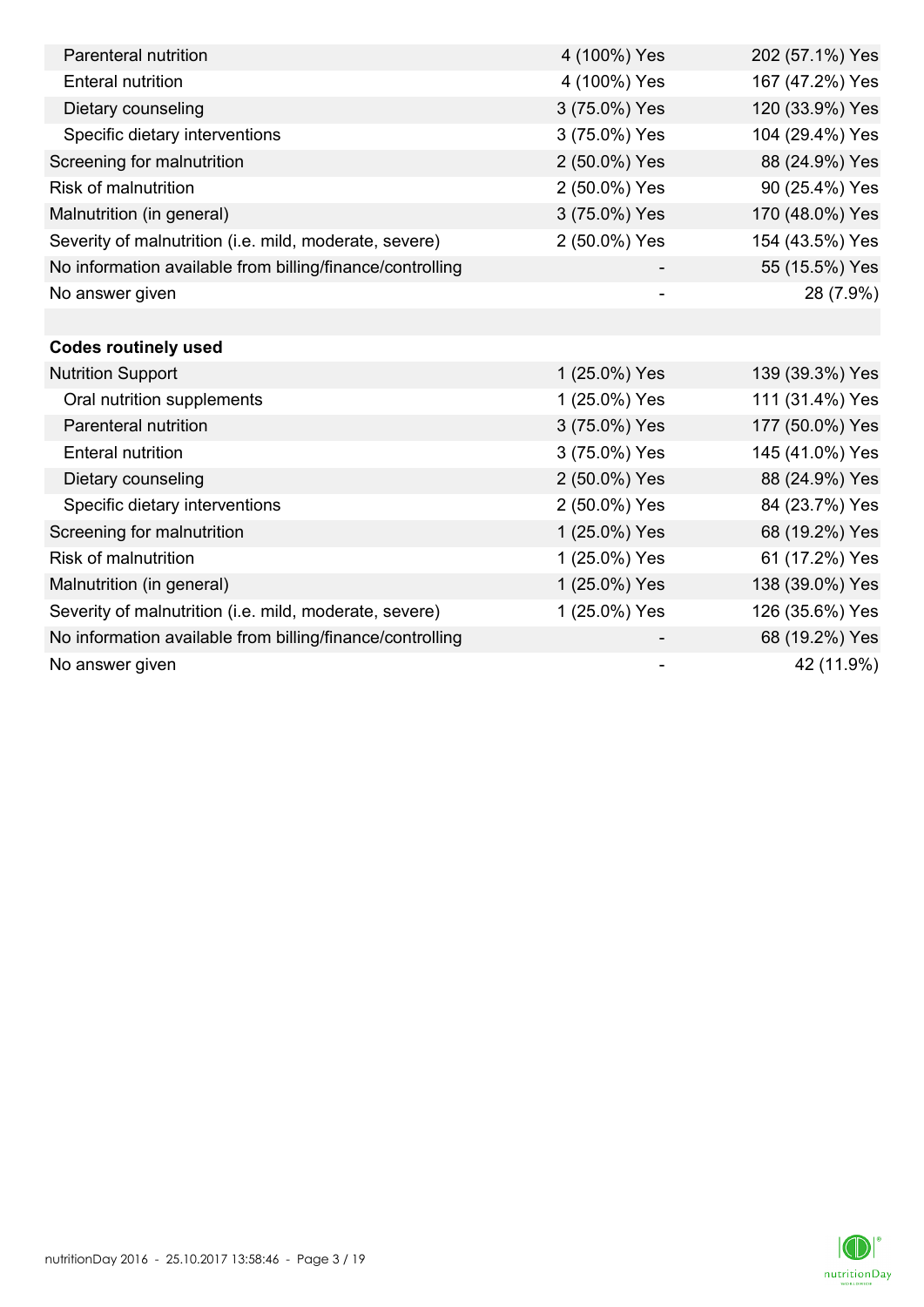## *II. Unit organisation and structures ("Sheet 1a/1b"):*

|                                                                       | <b>YOUR RESULTS</b>          | <b>REFERENCE RESULTS</b> |
|-----------------------------------------------------------------------|------------------------------|--------------------------|
|                                                                       |                              |                          |
| Internal Medicine / General                                           | $1(4.5\%)$                   | 92 (20.0%)               |
| Internal Medicine / Cardiology                                        | $2(9.1\%)$                   | 26 (5.7%)                |
| Internal Medicine / Gastroenterology & hepatology                     | $1(4.5\%)$                   | 31 (6.8%)                |
| Internal Medicine / Geriatrics                                        |                              | 37 (8.1%)                |
| Internal Medicine / Infectious diseases                               |                              | $5(1.1\%)$               |
| Internal Medicine / Nephrology                                        | -                            | $5(1.1\%)$               |
| Internal Medicine / Oncology (incl. radiotherapy)                     |                              | 35 (7.6%)                |
| Interdisciplinary                                                     |                              | $21(4.6\%)$              |
| Long term care                                                        | $\qquad \qquad \blacksquare$ | 7(1.5%)                  |
| Neurology                                                             | $1(4.5\%)$                   | $14(3.1\%)$              |
| Surgery / General                                                     | 4 (18.2%)                    | 82 (17.9%)               |
| Surgery/ Cardiac/Vascular/Thoracic                                    | $1(4.5\%)$                   | $6(1.3\%)$               |
| Surgery / Neurosurgery                                                |                              | $4(0.9\%)$               |
| Surgery / Orthopedic                                                  |                              | 19 (4.1%)                |
| Trauma                                                                |                              | 7(1.5%)                  |
| Ear Nose Throat (ENT)                                                 |                              | 7(1.5%)                  |
| Gynecology / Obstetrics                                               |                              | 10 (2.2%)                |
| Pediatrics                                                            | $1(4.5\%)$                   |                          |
| Psychiatry                                                            |                              | $3(0.7\%)$               |
| <b>Others</b>                                                         | 11 (50.0%)                   | 48 (10.5%)               |
|                                                                       |                              |                          |
| 2. Number of registered inpatients at noon                            | 22 [22-36]                   | 24 [17-35]               |
|                                                                       |                              |                          |
| 3. Total bed capacity of the unit                                     | 36 [31-50]                   | 31 [25-44]               |
|                                                                       |                              |                          |
| 4. Number of each type of staff in the unit for TODAY's morning shift |                              |                          |
|                                                                       |                              |                          |
| <b>Fully trained</b>                                                  |                              |                          |
| <b>Medical doctors</b>                                                | $6[5-9]$                     | $4[2-8]$                 |
| <b>Nurses</b>                                                         | $6[2-9]$                     | $5[4-8]$                 |
| Nursing aides                                                         | $1[1-4]$                     | $2[1-4]$                 |
| <b>Dieticians</b>                                                     | $0 [0-1]$                    | $1 [0-1]$                |
| <b>Nutritionists</b>                                                  | $0 [0-0]$                    | $0 [0-1]$                |
| Administrative staff                                                  | $2[2-2]$                     | $1[0-2]$                 |
| Other staff involved in patient care                                  | $1[0-2]$                     | $1[0-3]$                 |
|                                                                       |                              |                          |
| In training                                                           |                              |                          |
| <b>Medical doctors</b>                                                | $3[1-6]$                     | $1 [0-3]$                |
| <b>Medical students</b>                                               | $0 [0-1]$                    | $1[0-2]$                 |
| <b>Nurses</b>                                                         | $4[2-7]$                     | $1$ [0-3]                |

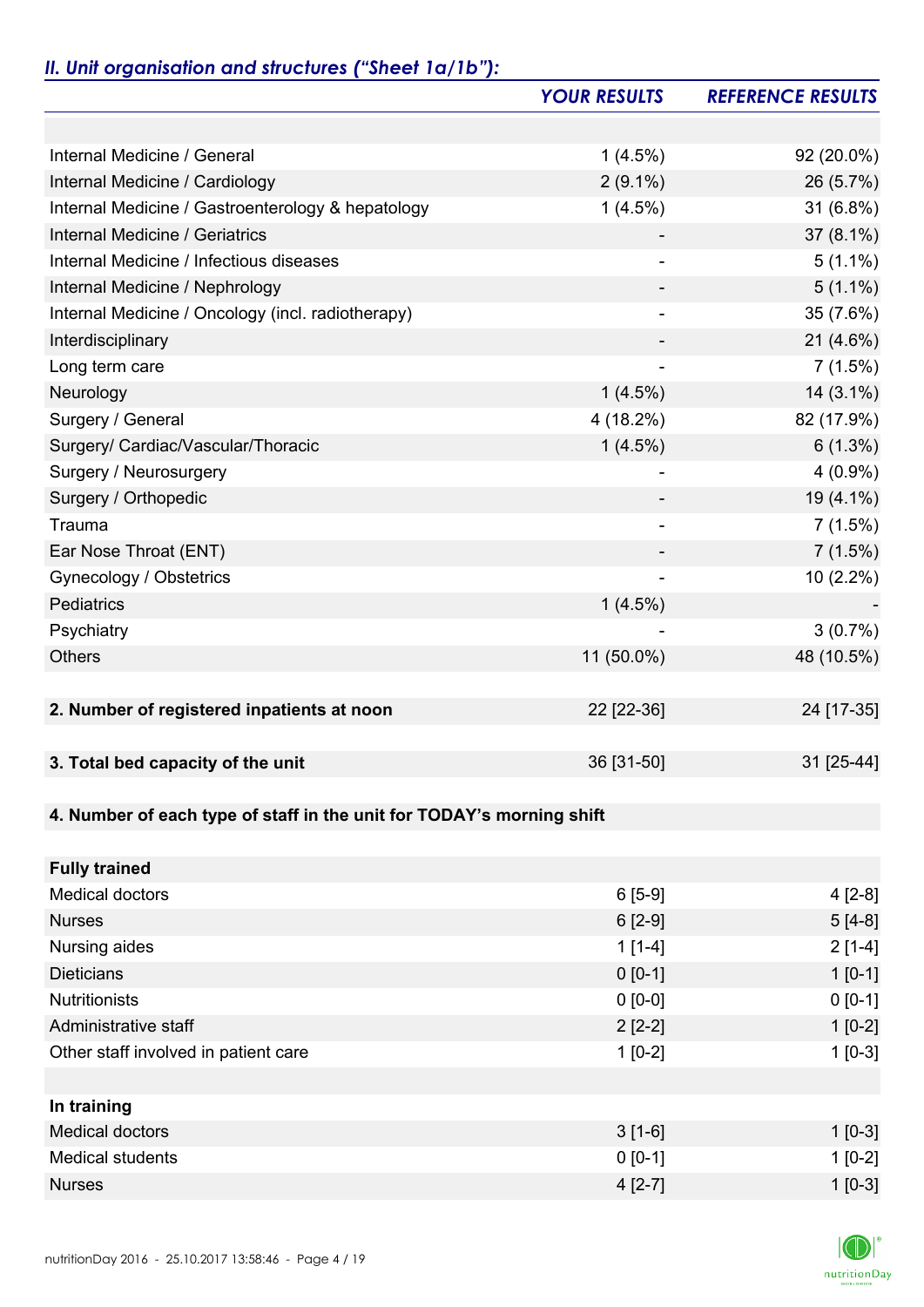| Nursing aides                                                                                       | $0 [0-1]$      | $0[0-0]$        |
|-----------------------------------------------------------------------------------------------------|----------------|-----------------|
| <b>Dieticians</b>                                                                                   | $0 [0-0]$      | $0[0-0]$        |
| <b>Nutritionists</b>                                                                                | $0 [0-0]$      | $0 [0-0]$       |
| Other staff involved in patient care                                                                | $0 [0-3]$      | $0 [0-0]$       |
|                                                                                                     |                |                 |
| 5. Is there a nutrition support team in your hospital<br>available?                                 | 10 (90.9%) Yes | 323 (73.6%) Yes |
| 6. Does the unit have a nutrition care strategy?                                                    | 10 (90.9%) Yes | 316 (72.0%) Yes |
| 7. Is there a person in your unit responsible for<br>nutrition care?                                | 8 (72.7%) Yes  | 317 (72.2%) Yes |
| 8. Is there a dietician, nutritionist or dietetic assistant<br>available for your unit?             | 10 (90.9%) Yes | 395 (90.0%) Yes |
| 9. Is specific staff responsible for providing feeding<br>assistance to patients during meal times? | 10 (90.9%) Yes | 268 (61.0%) Yes |
| 10. How do you MAINLY screen/monitor patients for malnutrition?                                     |                |                 |
|                                                                                                     |                |                 |
| At admission                                                                                        |                |                 |
| No routine screening                                                                                | ۰              | 45 (9.8%) Yes   |
| No fixed criteria                                                                                   |                | 10 (2.2%) Yes   |
| Experience / visual assessment only                                                                 |                | 43 (9.4%) Yes   |
| Weighing / BMI only                                                                                 | 1 (4.5%) Yes   | 66 (14.4%) Yes  |
| <b>Nutritional Risk Screening (NRS) 2002</b>                                                        | 9 (40.9%) Yes  | 131 (28.5%) Yes |
| Malnutrition Universal Screening Tool (MUST)                                                        |                | 28 (6.1%) Yes   |
| Malnutrition Screening tool (MST)                                                                   |                | 42 (9.2%) Yes   |
| <b>SNAQ</b>                                                                                         |                | 2 (0.44%) Yes   |
| Other formal tool                                                                                   | 1 (4.5%) Yes   | 70 (15.3%) Yes  |
| I do not know                                                                                       |                | 2 (0.44%) Yes   |
| Missing                                                                                             | 11 (50.0%)     | 20 (4.4%)       |
|                                                                                                     |                |                 |
| <b>During hospital stay</b>                                                                         |                |                 |
| No routine monitoring                                                                               |                | 43 (9.4%) Yes   |
| No fixed criteria                                                                                   |                | 44 (9.6%) Yes   |
| Experience / visual assessment only                                                                 | 9 (40.9%) Yes  | 90 (19.6%) Yes  |
| Weighing / BMI only                                                                                 | 2 (9.1%) Yes   | 132 (28.8%) Yes |
| Other formal tool                                                                                   |                | 121 (26.4%) Yes |
| I do not know                                                                                       |                | 9 (2.0%) Yes    |
| Missing                                                                                             | 11 (50.0%)     | 20 (4.4%)       |
|                                                                                                     |                |                 |
| 11a. Do you routinely use guidelines or standards for<br>nutrition care?                            | 1Yes           | 343 (78.7%) Yes |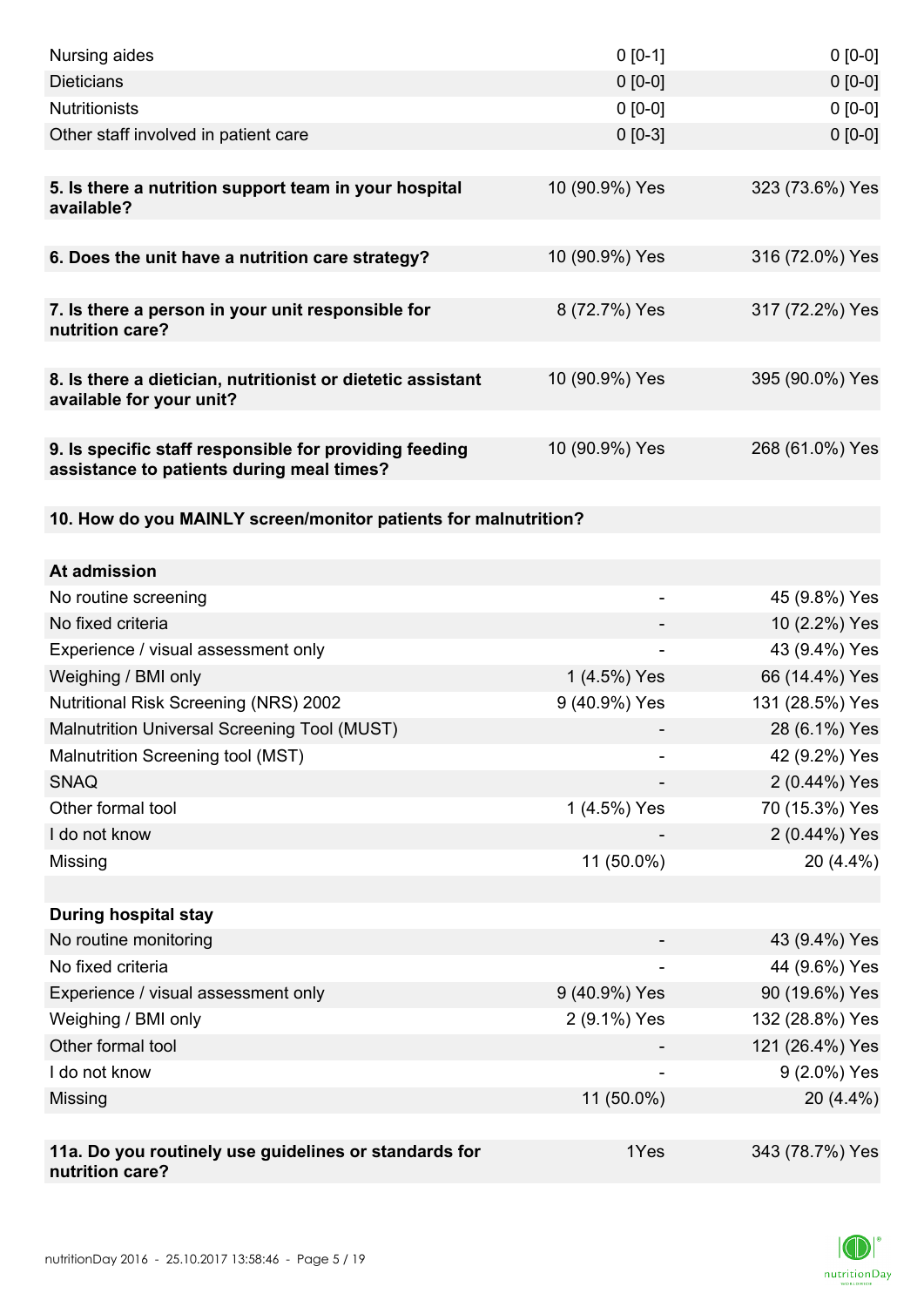| 11b. If yes, which one is mainly used?                            |               |                 |
|-------------------------------------------------------------------|---------------|-----------------|
| International guidelines                                          | 3 (27.3%) Yes | 86 (25.1%) Yes  |
| National guidelines                                               |               | 56 (16.3%) Yes  |
| Standards on hospital level                                       | 5 (45.5%) Yes | 115 (33.5%) Yes |
| Standards on unit level                                           | 2 (18.2%) Yes | 23 (6.7%) Yes   |
| Individual patient nutrition care plans                           | 1 (9.1%) Yes  | 56 (16.3%) Yes  |
| Other                                                             |               | 4 (1.2%) Yes    |
| Missing                                                           |               | 3(0.87%)        |
|                                                                   |               |                 |
| 12. What is routinely done in your unit for given patient groups? |               |                 |
|                                                                   |               |                 |
| At risk                                                           |               |                 |
| Watchful waiting                                                  | 2 (9.1%) Yes  | 139 (30.3%) Yes |
| Discuss nutrition care activities during ward rounds              | 5 (22.7%) Yes | 192 (41.8%) Yes |
| Develop an individual nutrition care plan                         | 6 (27.3%) Yes | 246 (53.6%) Yes |
| Initiate treatment / nutrition intervention                       | 8 (36.4%) Yes | 277 (60.3%) Yes |
| Consult a nutrition expert (dietician, nutritionist, etc.)        | 6 (27.3%) Yes | 285 (62.1%) Yes |
| Consult a medical professional                                    | 5 (22.7%) Yes | 172 (37.5%) Yes |
| Calculate energy requirements                                     | 9 (40.9%) Yes | 232 (50.5%) Yes |
| Calculate protein requirements                                    | 9 (40.9%) Yes | 226 (49.2%) Yes |
|                                                                   |               |                 |
| <b>Malnourished</b>                                               |               |                 |
| Watchful waiting                                                  | 4 (18.2%) Yes | 98 (21.4%) Yes  |
| Discuss nutrition care activities during ward rounds              | 4 (18.2%) Yes | 208 (45.3%) Yes |
| Develop an individual nutrition care plan                         | 5 (22.7%) Yes | 258 (56.2%) Yes |
| Initiate treatment / nutrition intervention                       | 5 (22.7%) Yes | 304 (66.2%) Yes |
| Consult a nutrition expert (dietician, nutritionist, etc.)        | 7 (31.8%) Yes | 284 (61.9%) Yes |
| Consult a medical professional                                    | 7 (31.8%) Yes | 183 (39.9%) Yes |
| Calculate energy requirements                                     | 6 (27.3%) Yes | 261 (56.9%) Yes |
| Calculate protein requirements                                    | 6 (27.3%) Yes | 257 (56.0%) Yes |
|                                                                   |               |                 |
| <b>Every patient</b>                                              |               |                 |
| Watchful waiting                                                  | 4 (18.2%) Yes | 193 (42.0%) Yes |
| Discuss nutrition care activities during ward rounds              | 3 (13.6%) Yes | 126 (27.5%) Yes |
| Develop an individual nutrition care plan                         | 3 (13.6%) Yes | 74 (16.1%) Yes  |
| Initiate treatment / nutrition intervention                       |               | 57 (12.4%) Yes  |
| Consult a nutrition expert (dietician, nutritionist, etc.)        | 1 (4.5%) Yes  | 73 (15.9%) Yes  |
| Consult a medical professional                                    | 1 (4.5%) Yes  | 101 (22.0%) Yes |
| Calculate energy requirements                                     |               | 50 (10.9%) Yes  |
| Calculate protein requirements                                    |               | 44 (9.6%) Yes   |
|                                                                   |               |                 |
| <b>Never</b>                                                      |               |                 |
| Watchful waiting                                                  |               | 34 (7.4%) Yes   |
| Discuss nutrition care activities during ward rounds              | 1 (4.5%) Yes  | 38 (8.3%) Yes   |

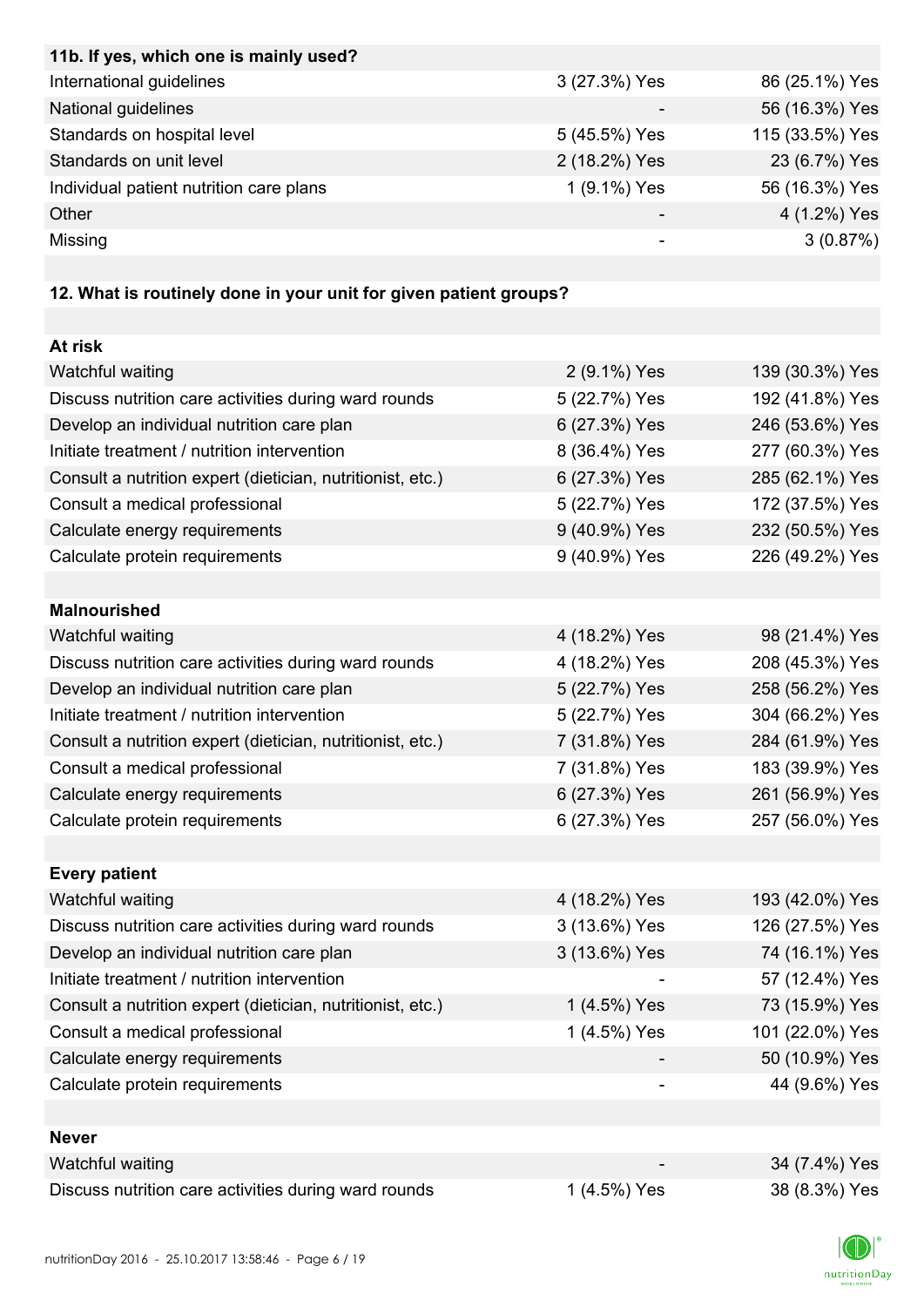| Develop an individual nutrition care plan                          |                          | 31 (6.8%) Yes   |
|--------------------------------------------------------------------|--------------------------|-----------------|
| Initiate treatment / nutrition intervention                        |                          | 6 (1.3%) Yes    |
| Consult a nutrition expert (dietician, nutritionist, etc.)         | 1 (4.5%) Yes             | 8 (1.7%) Yes    |
| Consult a medical professional                                     |                          | 49 (10.7%) Yes  |
| Calculate energy requirements                                      | 1 (4.5%) Yes             | 50 (10.9%) Yes  |
| Calculate protein requirements                                     | 1 (4.5%) Yes             | 54 (11.8%) Yes  |
|                                                                    |                          |                 |
| I do not know                                                      |                          |                 |
| Watchful waiting                                                   | 1 (4.5%) Yes             | 20 (4.4%) Yes   |
| Discuss nutrition care activities during ward rounds               | $\overline{a}$           | 10 (2.2%) Yes   |
| Develop an individual nutrition care plan                          |                          | 5 (1.1%) Yes    |
| Initiate treatment / nutrition intervention                        | $\overline{\phantom{0}}$ | 4 (0.87%) Yes   |
| Consult a nutrition expert (dietician, nutritionist, etc.)         |                          | 4 (0.87%) Yes   |
| Consult a medical professional                                     | 1 (4.5%) Yes             | 18 (3.9%) Yes   |
| Calculate energy requirements                                      |                          | 11 (2.4%) Yes   |
| Calculate protein requirements                                     |                          | 13 (2.8%) Yes   |
|                                                                    |                          |                 |
| 13. When do you routinely weigh your patients?                     |                          |                 |
| at admission                                                       | 10 (45.5%) Yes           | 291 (63.4%) Yes |
| Within 24 hours                                                    |                          | 64 (13.9%) Yes  |
| Within 48 hours                                                    |                          | 20 (4.4%) Yes   |
| Within 72 hours                                                    |                          | 13 (2.8%) Yes   |
| Every week                                                         | 3 (13.6%) Yes            | 152 (33.1%) Yes |
| Occasionally                                                       | 1 (4.5%) Yes             | 59 (12.9%) Yes  |
| When requested                                                     | 3 (13.6%) Yes            | 207 (45.1%) Yes |
| At discharge                                                       | 1 (4.5%) Yes             | 20 (4.4%) Yes   |
| Never                                                              |                          | 8 (1.7%) Yes    |
| I do not know                                                      |                          | 1 (0.22%) Yes   |
| No answer given                                                    | $3(5.0\%)$               | 22 (4.8%)       |
|                                                                    |                          |                 |
| 14. What do you do to support adequate food intake of patients?    |                          |                 |
| Offer additional meals or in between snacks                        | 5 (22.7%) Yes            | 338 (73.6%) Yes |
| Offer meal choices                                                 | 4 (18.2%) Yes            | 336 (73.2%) Yes |
| Offer different portion sizes                                      | 5 (22.7%) Yes            | 282 (61.4%) Yes |
| Consider food presentation                                         |                          | 192 (41.8%) Yes |
| Change food texture/consistency as needed                          | 10 (45.5%) Yes           | 376 (81.9%) Yes |
| Consider patient problems with eating and drinking                 | 10 (45.5%) Yes           | 372 (81.0%) Yes |
| Ensure that mealtimes are undisturbed/protected<br>mealtime policy | 6 (27.3%) Yes            | 51 (11.1%) Yes  |
| Promote positive eating environment                                | 8 (36.4%) Yes            | 82 (17.9%) Yes  |
| Consider cultural/religious preferences                            | 7 (31.8%) Yes            | 188 (41.0%) Yes |
| Consider patient allergies / intolerances                          | 9 (40.9%) Yes            | 214 (46.6%) Yes |
| Other                                                              |                          | 29 (6.3%) Yes   |
| I do not know                                                      |                          | 6 (1.3%) Yes    |
| No answer given                                                    | 11 (50.0%)               | 20 (4.4%)       |

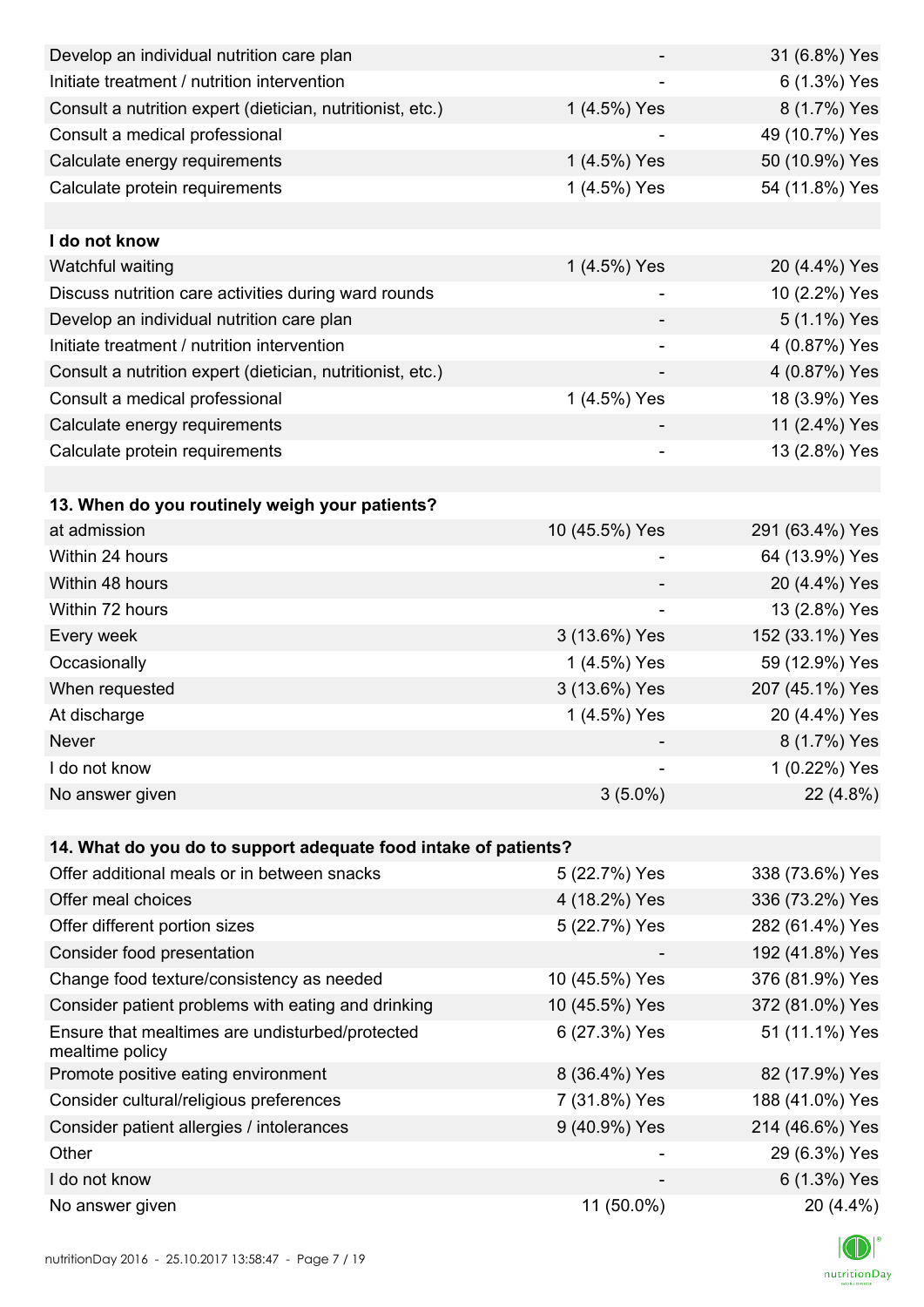| 15. Which nutrition-related standards or routine activities exist in your unit?      |                |                 |
|--------------------------------------------------------------------------------------|----------------|-----------------|
| Nutrition training is available                                                      | 8 (36.4%) Yes  | 257 (56.0%) Yes |
| Reporting of nutrition related information to hospital<br>managers                   | 3 (13.6%) Yes  | 201 (43.8%) Yes |
| Quality indicators are recorded and reported to national<br>or regional level        | 1 (4.5%) Yes   | 123 (26.8%) Yes |
| Quality indicators are used for internal benchmarking                                | 6 (27.3%) Yes  | 166 (36.2%) Yes |
| Patient feedback about food and food service is collected<br>using a questionnaire   | 5 (22.7%) Yes  | 291 (63.4%) Yes |
| None                                                                                 |                | 21 (4.6%) Yes   |
| I do not know                                                                        |                | 11 (2.4%) Yes   |
| No answer given                                                                      | 11 (50.0%)     | 36 (7.8%)       |
|                                                                                      |                |                 |
| 16. At admission what is asked and documented?                                       |                |                 |
| Change in weight                                                                     | 9 (40.9%) Yes  | 358 (78.0%) Yes |
| Eating habits/difficulties                                                           | 9 (40.9%) Yes  | 336 (73.2%) Yes |
| Nutrition before admission                                                           | 10 (45.5%) Yes | 260 (56.6%) Yes |
| None                                                                                 |                | 9 (2.0%) Yes    |
| I do not know                                                                        |                | 5 (1.1%) Yes    |
| No answer given                                                                      | 11 (50.0%)     | 38 (8.3%)       |
|                                                                                      |                |                 |
| 17. On what forms is there a specific part about eating, nutrition or malnutrition?  |                |                 |
|                                                                                      |                |                 |
| a. Patient Record has a section for                                                  |                |                 |
| indicating if the patient is malnourished or at risk of<br>malnutrition              | 9 (40.9%) Yes  | 323 (70.4%) Yes |
| nutrition treatment                                                                  | 9 (40.9%) Yes  | 270 (58.8%) Yes |
| None                                                                                 |                | 30 (6.5%) Yes   |
| I do not know                                                                        | 9 (40.9%) Yes  | 270 (58.8%) Yes |
|                                                                                      |                |                 |
| b. Discharge Letter                                                                  |                |                 |
| summarizes nutrition treatment received during stay                                  | 4 (18.2%) Yes  | 162 (35.3%) Yes |
| makes future nutrition-related recommendations                                       | 11 (50.0%) Yes | 258 (56.2%) Yes |
| None                                                                                 |                | 56 (12.2%) Yes  |
| I do not know                                                                        |                | 23 (5.0%) Yes   |
|                                                                                      |                |                 |
| 18. Do you provide brochures about malnutrition to at<br>risk/malnourished patients? | 6 (75.0%) Yes  | 162 (43.9%) Yes |
| 19. Who filled in this sheet?                                                        |                |                 |

| Head staff           | $\overline{\phantom{0}}$ | 117 (25.5%) Yes |
|----------------------|--------------------------|-----------------|
| Dietician            | 6 (27.3%) Yes            | 236 (51.4%) Yes |
| <b>Nurse</b>         | 7 (31.8%) Yes            | 124 (27.0%) Yes |
| Physician            | 3 (13.6%) Yes            | 72 (15.7%) Yes  |
| Administrative staff |                          | 4 (0.87%) Yes   |

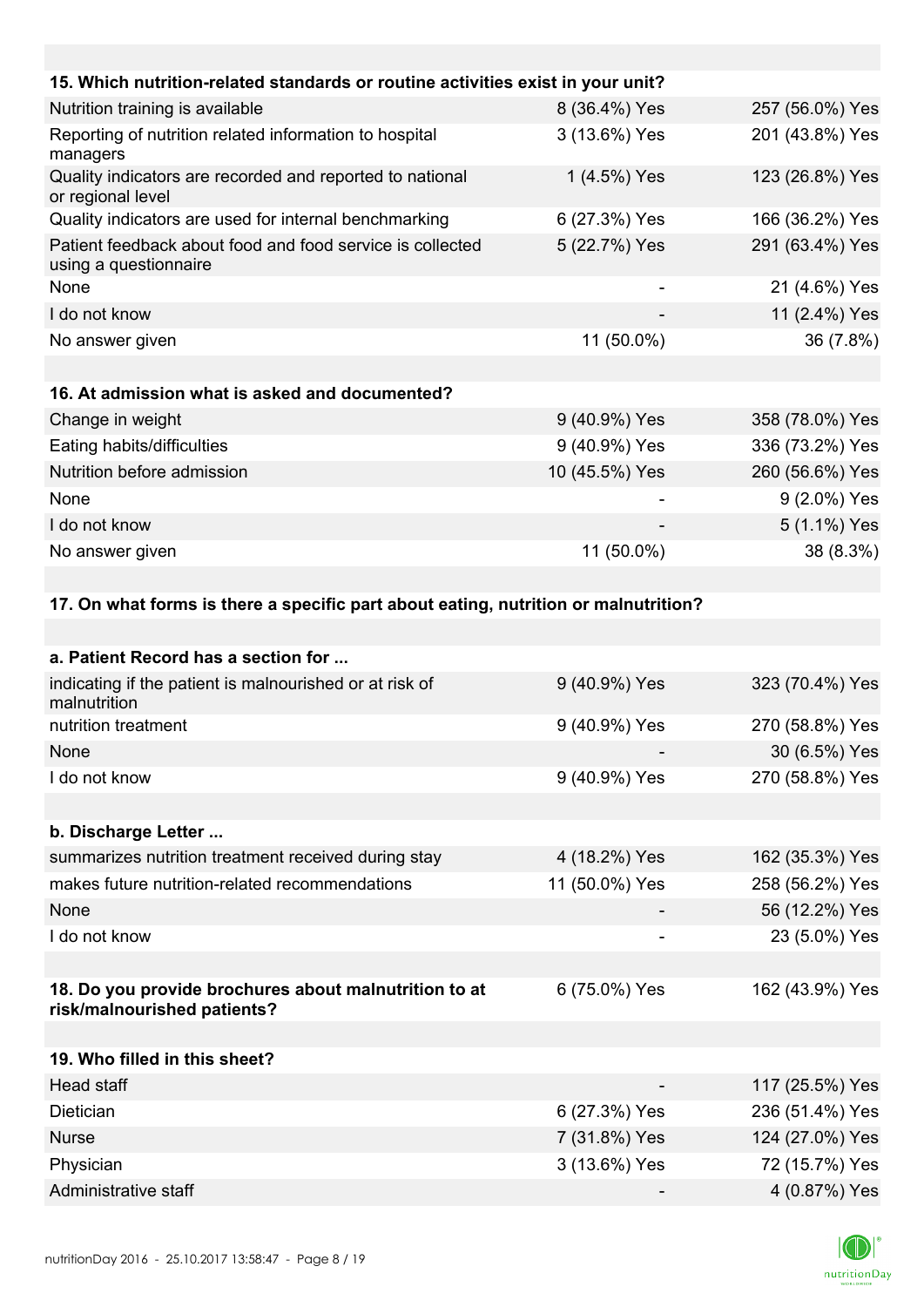| Other         | -                        | 7 (1.5%) Yes             |
|---------------|--------------------------|--------------------------|
| None          | $\overline{\phantom{0}}$ | $\overline{\phantom{0}}$ |
| I do not know | $\overline{\phantom{0}}$ | 3 (0.65%) Yes            |

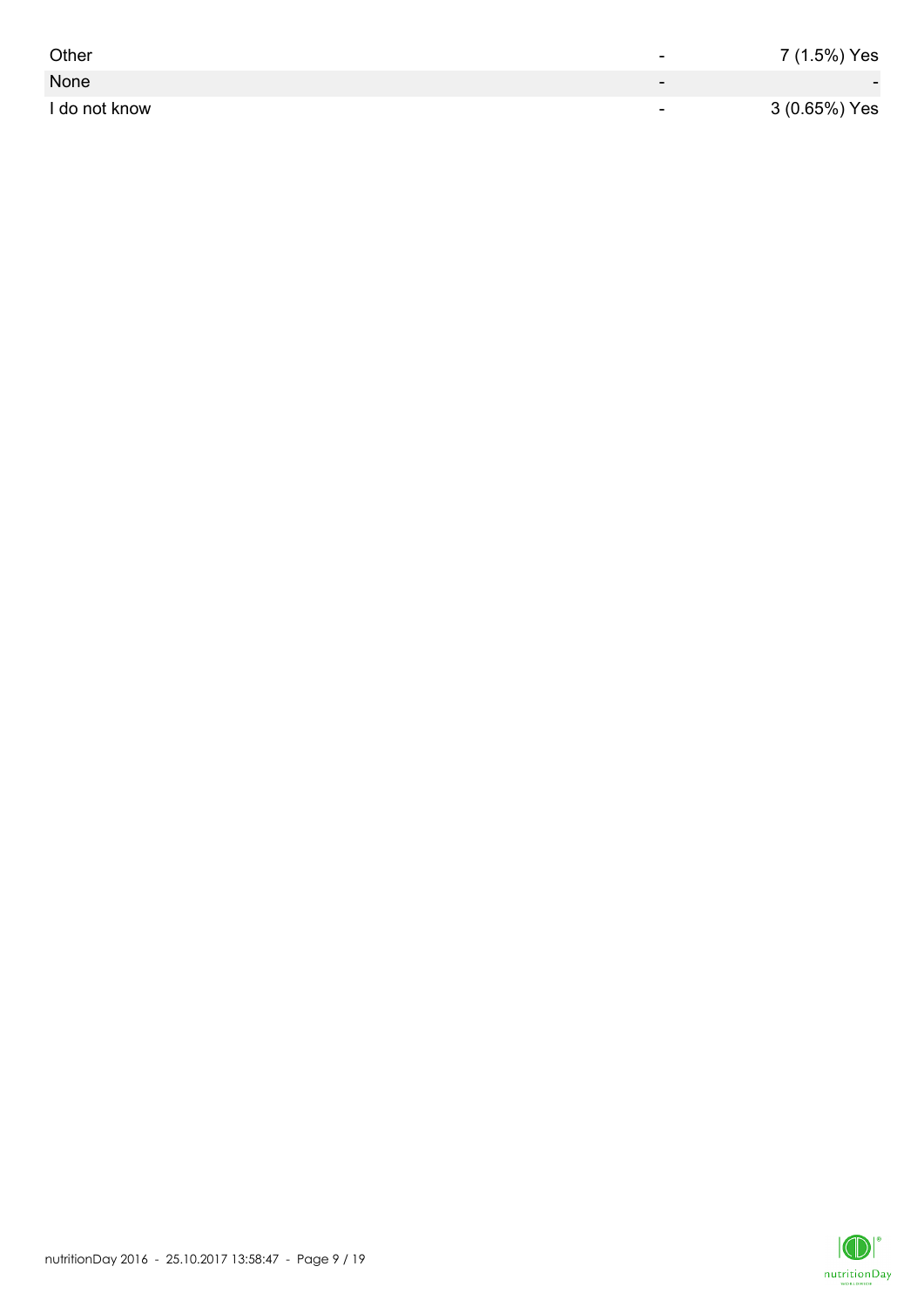|                                                                                         | <b>YOUR RESULTS</b> | <b>REFERENCE RESULTS</b> |
|-----------------------------------------------------------------------------------------|---------------------|--------------------------|
|                                                                                         |                     |                          |
| Total                                                                                   | 294                 | 8743                     |
| Age                                                                                     | 64 [52-73]          | 67 [53-78]               |
| Female                                                                                  | 147 (50.0%)         | 4410 (50.4%)             |
| Weight                                                                                  | 75.2±16.3           | 69.1±18.8                |
| Height                                                                                  | 168±8               | 164±10                   |
| <b>BMI</b>                                                                              | $26.6 \pm 5.3$      | $25.5 \pm 6.0$           |
| 1. This hospital admission was                                                          |                     |                          |
| planned                                                                                 | 101 (34.4%)         | 3052 (34.9%)             |
| an emergency                                                                            | 178 (60.5%)         | 5037 (57.6%)             |
| I do not know                                                                           | $15(5.1\%)$         | 654 (7.5%)               |
| No answer given                                                                         |                     |                          |
|                                                                                         |                     |                          |
| 2a. Diagnosis at admission                                                              |                     |                          |
| 0100 Infectious and parasitic diseases                                                  | $3(1.0\%)$          | 801 (9.2%)               |
| 0200 Neoplasms                                                                          | 29 (9.9%)           | 1381 (15.8%)             |
| 0300 Blood and bloodforming organs and the immune<br>mechanism                          | $9(3.1\%)$          | 578 (6.6%)               |
| 0400 Endocrine, nutritional and metabolic diseases                                      | 40 (13.6%)          | 1043 (11.9%)             |
| 0500 Mental health                                                                      | 5(1.7%)             | 333 (3.8%)               |
| 0600 Nervous system                                                                     | 17 (5.8%)           | 762 (8.7%)               |
| 0700 Eye and adnexa                                                                     | $1(0.34\%)$         | 131 (1.5%)               |
| 0800 Ear and mastoid process                                                            | 2(0.68%)            | 70 (0.80%)               |
| 0900 Circulatory system                                                                 | 89 (30.3%)          | 1723 (19.7%)             |
| 1000 Respiratory system                                                                 | 35 (11.9%)          | 1358 (15.5%)             |
| 1100 Digestive system                                                                   | 96 (32.7%)          | 2210 (25.3%)             |
| 1200 Skin and subcutaneous tissue                                                       | $10(3.4\%)$         | 424 (4.8%)               |
| 1300 Musculoskeletal system and connective tissue                                       | $12(4.1\%)$         | 1276 (14.6%)             |
| 1400 Genitourinary system                                                               | 54 (18.4%)          | 809 (9.3%)               |
| 1500 Pregnancy, childbirth and the puerperium                                           |                     | 123 (1.4%)               |
| 1600 Conditions originating in the perinatal period                                     | $1(0.34\%)$         | 21 (0.24%)               |
| 1700 Congenital/chromosomal abnormalities                                               | $1(0.34\%)$         | $9(0.10\%)$              |
| 1800 Symptoms, signs, abnormal clinical/lab findings                                    | 35 (11.9%)          | 391 (4.5%)               |
| 1900 Injury, poisoning                                                                  | $3(1.0\%)$          | 276 (3.2%)               |
| 2000 External causes of morbidity and mortality (e.g.<br>transport accidents, assaults) |                     | 156 (1.8%)               |
| 2100 Factors influencing health status and contact with<br>health services              | $4(1.4\%)$          | 210 (2.4%)               |
| No answer given                                                                         |                     |                          |
|                                                                                         |                     |                          |
| 3. Which conditions/comorbidities does this patient have?                               |                     |                          |
| Cardiac insufficiency                                                                   | 97 (33.0%)          | 1569 (22.2%)             |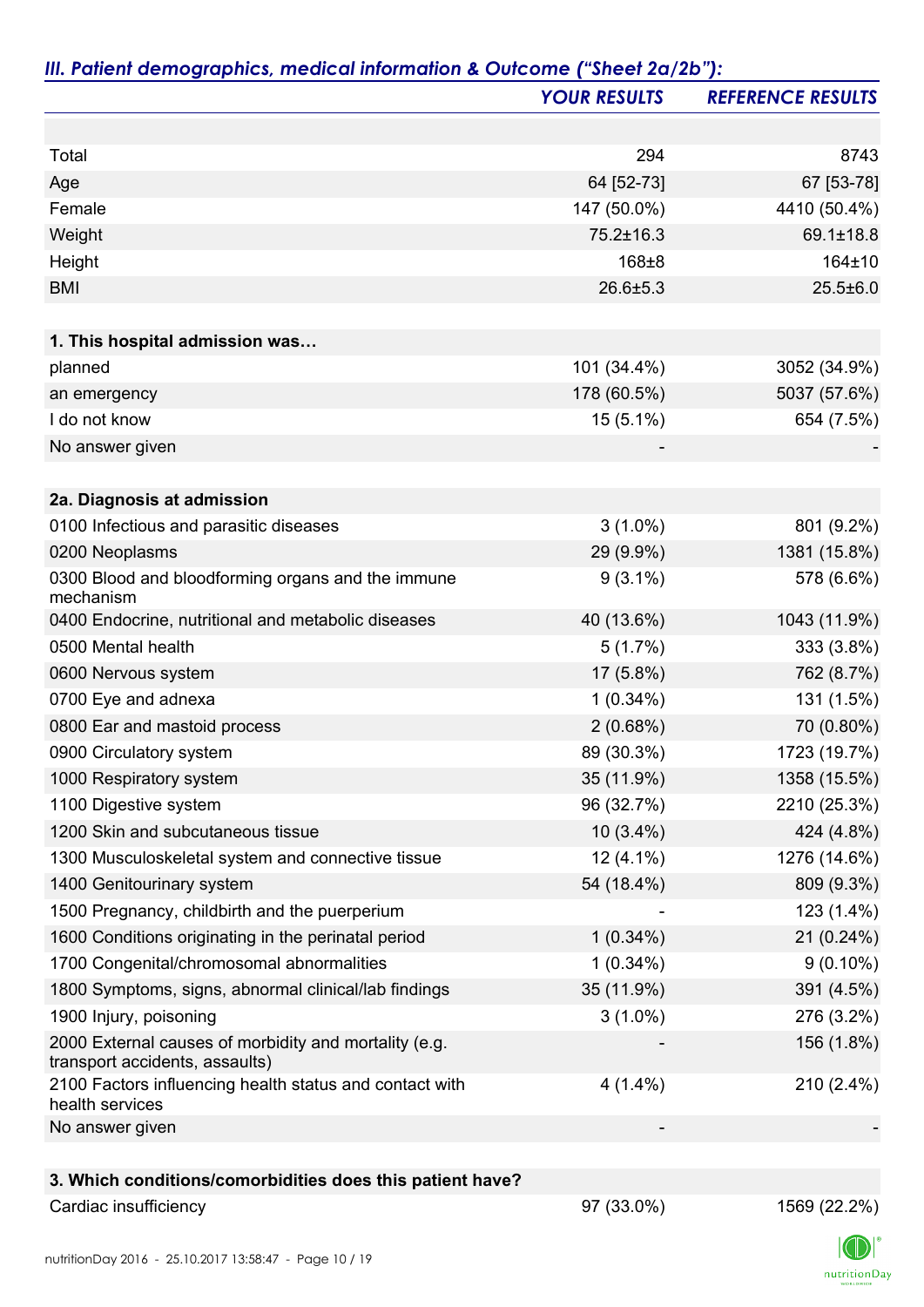| Myocardial infarction                                | 32 (11.1%)  | 394 (5.8%)   |
|------------------------------------------------------|-------------|--------------|
| Chronic lung disease                                 | 35 (12.1%)  | 1080 (15.5%) |
| Cerebral vascular disease                            | $11(3.9\%)$ | 745 (10.9%)  |
| Peripheral vascular disease                          | 47 (16.2%)  | 869 (12.6%)  |
| Chronic liver disease                                | 21 (7.3%)   | 441 (6.5%)   |
| Chronic kidney disease                               | 41 (14.2%)  | 821 (11.9%)  |
| <b>Diabetes</b>                                      | 64 (22.1%)  | 1899 (26.8%) |
| Cancer                                               | 37 (12.8%)  | 1733 (24.8%) |
| Infection                                            | 36 (12.5%)  | 1103 (15.8%) |
| Dementia                                             | $6(2.1\%)$  | 374 (5.5%)   |
| Major depressive disorder                            | 13 (4.5%)   | 377 (5.6%)   |
| Other chronic mental disorder                        | $6(2.1\%)$  | 378 (5.6%)   |
| Other chronic disease                                | 64 (22.5%)  | 1968 (27.8%) |
| None                                                 | 55 (18.7%)  | 1394 (15.9%) |
|                                                      |             |              |
| 4a. Previous operation during this hospital stay     |             |              |
| Yes, planned                                         | 58 (19.7%)  | 1743 (19.9%) |
| Yes, acute                                           | 33 (11.2%)  | 539 (6.2%)   |
| <b>No</b>                                            | 201 (68.4%) | 6145 (70.3%) |
| I do not know                                        |             | 126 (1.4%)   |
| Missing                                              | 2(0.68%)    | 190 (2.2%)   |
|                                                      |             |              |
| Days since operation                                 | $3[1-7]$    | 4 [1-13]     |
|                                                      |             |              |
|                                                      |             |              |
|                                                      |             |              |
| 4b. Planned operation during this hospital stay      |             |              |
| Yes, today or tomorrow                               | 22 (7.5%)   | 738 (8.4%)   |
| Yes, later                                           | $10(3.4\%)$ | 513 (5.9%)   |
| No                                                   | 249 (84.7%) | 6496 (74.3%) |
| I do not know                                        | $6(2.0\%)$  | 414 (4.7%)   |
| Missing                                              | $7(2.4\%)$  | 582 (6.7%)   |
|                                                      |             |              |
| 5. Previous ICU admission during this hospital stay? | $3(1.0\%)$  | 934 (10.7%)  |
| (Yes)                                                |             |              |
|                                                      |             |              |
| 6. Is this patient terminally ill?                   | 10 (3.4%)   | 630 (7.2%)   |
|                                                      |             |              |
| 7. Fluid status                                      |             |              |
| Normal                                               | 222 (75.5%) | 6866 (78.5%) |
| Overloaded                                           | 20 (6.8%)   | 500 (5.7%)   |
| Dehydrated                                           | 36 (12.2%)  | 450 (5.1%)   |
| I do not know                                        | 16 (5.4%)   | 927 (10.6%)  |
| Missing                                              |             |              |
|                                                      |             |              |
| 8. Number of different medications planned           |             |              |
| Oral                                                 | $4[2-6]$    | $5[2-8]$     |

 $\textsf{nutritionDay}$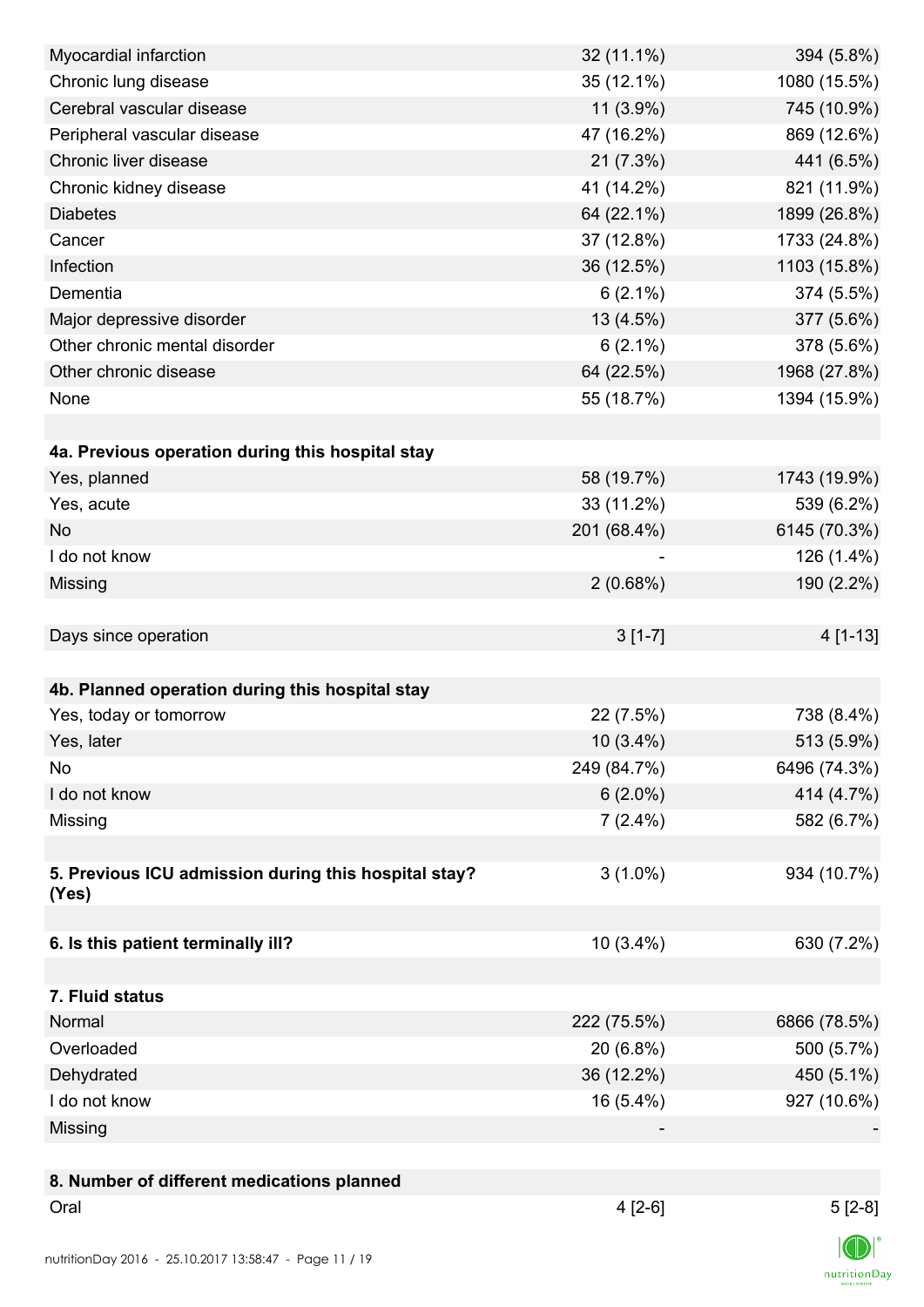| Other                                                                                 | $1 [0-3]$   | $2[1-4]$     |
|---------------------------------------------------------------------------------------|-------------|--------------|
|                                                                                       |             |              |
| 9. Was this patient identified as malnourished or at risk of malnutrition?            |             |              |
| Malnourished                                                                          | 20 (6.8%)   | 871 (10.0%)  |
| At risk                                                                               | 41 (13.9%)  | 1543 (17.6%) |
| No                                                                                    | 212 (72.1%) | 5642 (64.5%) |
| I do not know                                                                         | $21(7.1\%)$ | 687 (7.9%)   |
| Missing                                                                               |             |              |
|                                                                                       |             |              |
| 10. IV Fluids                                                                         |             |              |
| Electrolyte solution (NaCl, Ringers lactate, etc)                                     | 133 (45.2%) | 3469 (39.7%) |
| 5% Glucose solution                                                                   | 43 (14.6%)  | 860 (9.8%)   |
|                                                                                       |             |              |
| 11. Number of ONS drinks planned                                                      | $0 [0-0]$   | $0 [0-0]$    |
|                                                                                       |             |              |
| 12. Nutrition intake                                                                  |             |              |
| Regular hospital food                                                                 | 214 (72.8%) | 4849 (55.5%) |
| Fortified/enriched hospital food                                                      | 22 (7.5%)   | 756 (8.6%)   |
| Protein/energy supplement (e.g. ONS drinks)                                           | 20 (6.8%)   | 998 (11.4%)  |
| <b>Enteral nutrition</b>                                                              | 8(2.7%)     | 485 (5.5%)   |
| Parenteral nutrition                                                                  | 19 (6.5%)   | 479 (5.5%)   |
| Special diet                                                                          | 41 (13.9%)  | 3072 (35.1%) |
| None                                                                                  | 24 (8.2%)   | 474 (5.4%)   |
|                                                                                       |             |              |
| 13a. All lines and Tubes                                                              |             |              |
| <b>Central Venous</b>                                                                 | $21(7.1\%)$ | 734 (8.4%)   |
| Peripheral venous access                                                              | 154 (52.4%) | 4122 (47.1%) |
| Nasogastric                                                                           | $6(2.0\%)$  | 258 (3.0%)   |
| Nasojejunal                                                                           |             | 38 (0.43%)   |
| Nasoduadenal                                                                          |             | 22 (0.25%)   |
| Enterostoma                                                                           | $1(0.34\%)$ | 42 (0.48%)   |
| Percutaneous endoscopy/surgical gastrostomy                                           | $1(0.34\%)$ | 67 (0.77%)   |
| Percutaneous endoscopy/surgical jejunostomy                                           |             | 27 (0.31%)   |
| None                                                                                  | 128 (43.5%) | 3894 (44.5%) |
|                                                                                       |             |              |
| 13b. Were there complications with nutrition related lines and tubes since admission? |             |              |
| Yes, previously                                                                       | $1(0.34\%)$ | 87 (1.00%)   |
| Yes, ongoing                                                                          | $3(1.0\%)$  | 80 (0.92%)   |
| No                                                                                    | 254 (86.4%) | 7278 (83.2%) |
| I do not know                                                                         | $6(2.0\%)$  | 846 (9.7%)   |
| Missing                                                                               | 30 (10.2%)  | 452 (5.2%)   |
|                                                                                       |             |              |
| 14. Please indicate if any of the following was done for this patient since admission |             |              |
| Energy requirements were determined                                                   | 69 (23.5%)  | 3103 (35.5%) |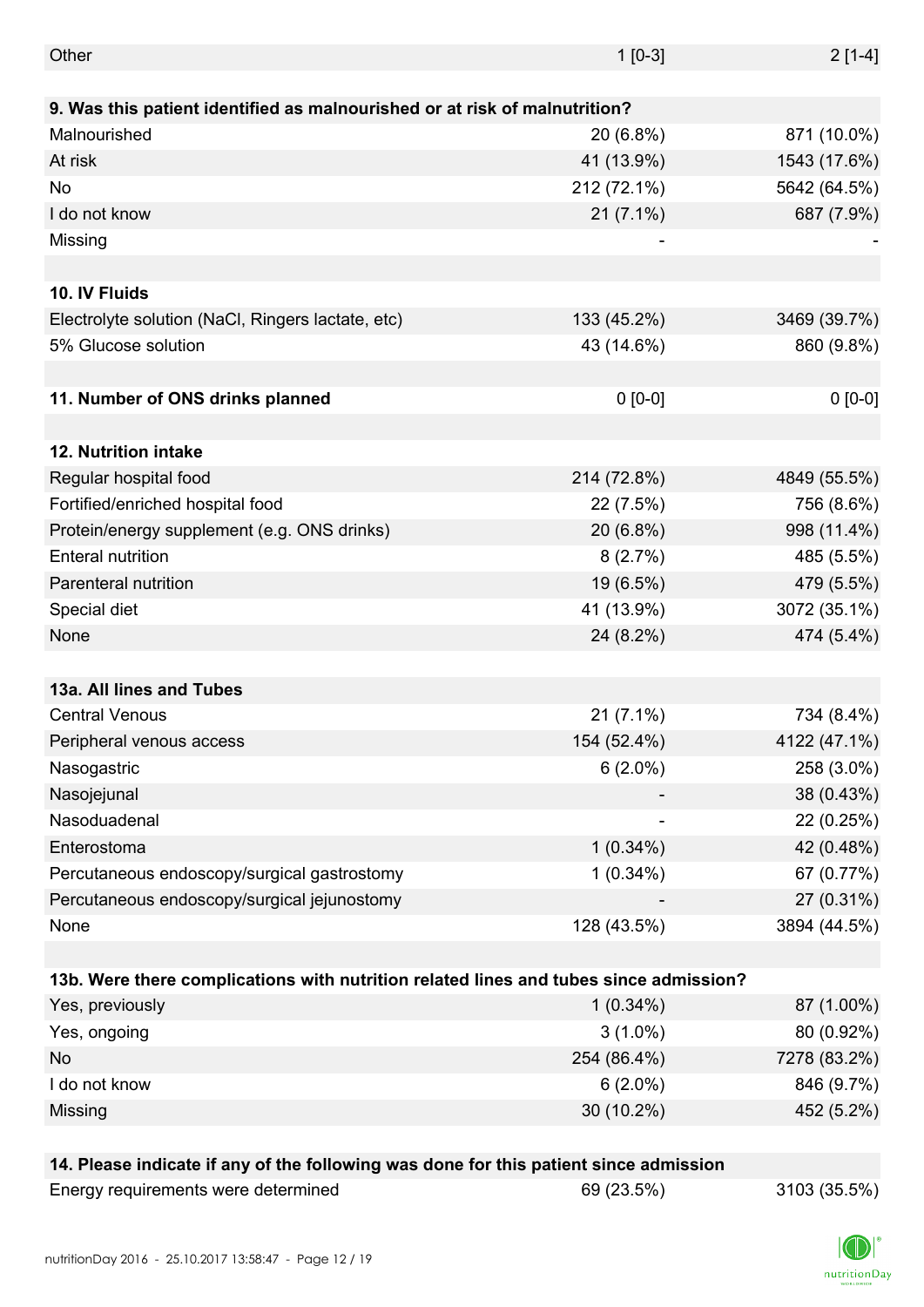| Protein requirements were determined                     | 42 (14.3%)  | 2765 (31.6%) |
|----------------------------------------------------------|-------------|--------------|
| Food/Nutrition intake was recorded in the patient record | 36 (12.2%)  | 3893 (44.5%) |
| Nutrition treatment plan was developed                   | 47 (16.0%)  | 3013 (34.5%) |
| Nutrition expert was consulted                           | 72 (24.5%)  | 2890 (33.1%) |
| Malnutrition status is recorded in the patient record    | 16 (5.4%)   | 2363 (27.0%) |
| None                                                     |             |              |
|                                                          |             |              |
| 15a. Energy goal                                         |             |              |
| $< 500$ kcal                                             | $3(1.0\%)$  | 268 (3.1%)   |
| 500-999 kcal                                             | 13 (4.4%)   | 93 (1.1%)    |
| 1000-1499 kcal                                           | 54 (18.4%)  | 884 (10.1%)  |
| 1500-1999 kcal                                           | 58 (19.7%)  | 2574 (29.4%) |
| >=2000 kcal                                              | 33 (11.2%)  | 958 (11.0%)  |
| Not determined                                           | 115 (39.1%) | 3200 (36.6%) |
| I do not know                                            | 18 (6.1%)   | 730 (8.3%)   |
| Missing                                                  |             | 36 (0.41%)   |
|                                                          |             |              |
| 15b. Energy intake                                       |             |              |
| $< 500$ kcal                                             | 26 (8.8%)   | 530 (6.1%)   |
| 500-999 kcal                                             | 36 (12.2%)  | 483 (5.5%)   |
| 1000-1499 kcal                                           | 61 (20.7%)  | 1101 (12.6%) |
| 1500-1999 kcal                                           | 44 (15.0%)  | 1928 (22.1%) |
| >=2000 kcal                                              | 51 (17.3%)  | 584 (6.7%)   |
| Not determined                                           | 59 (20.1%)  | 2964 (33.9%) |
| I do not know                                            | 17 (5.8%)   | 1101 (12.6%) |
| Missing                                                  |             | 52 (0.59%)   |
|                                                          |             |              |
| 16. Since admission, this patient's health status has    |             |              |
| Improved                                                 | 160 (54.4%) | 4436 (50.7%) |
| Deteriorated                                             | 22 (7.5%)   | 485 (5.5%)   |
| Remained the same                                        | 81 (27.6%)  | 2411 (27.6%) |
| This patient has just been admitted                      | 20 (6.8%)   | 555 (6.3%)   |
| I do not know                                            | 11(3.7%)    | 856 (9.8%)   |
| Missing                                                  |             |              |
|                                                          |             |              |
| Length of hospital stay (days)                           | $8[5-14]$   | 12 [6-24]    |
|                                                          |             |              |
| <b>Outcome Code</b>                                      |             |              |
| 1= Still in the hospital                                 | $6(2.0\%)$  | 748 (8.6%)   |
| 2= Transferred to another hospital                       | 8(2.7%)     | 211 (2.4%)   |
| 3= Transferred to long term care                         | 2(0.68%)    | 360 (4.1%)   |
| 4= Rehabilitation                                        | $6(2.0\%)$  | 486 (5.6%)   |
| 5= Discharged home                                       | 141 (48.0%) | 6417 (73.4%) |
| 6= Death                                                 | $4(1.4\%)$  | 260 (3.0%)   |

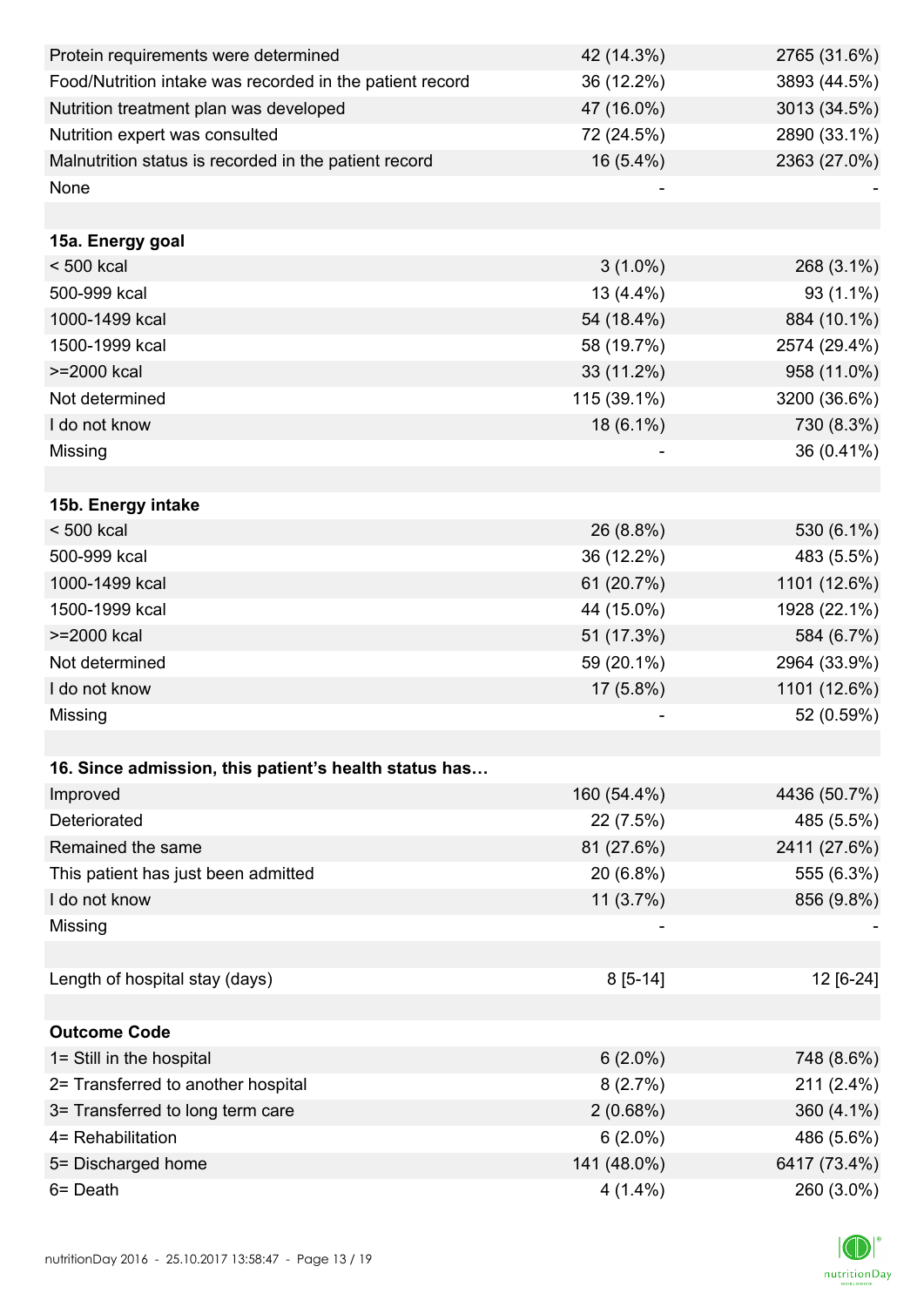| $7 =$ Others                         | $1(0.34\%)$ | 173 (2.0%)   |
|--------------------------------------|-------------|--------------|
| Missing                              | 126 (42.9%) | 88 (1.0%)    |
|                                      |             |              |
| <b>Readmitted since ND</b>           |             |              |
| $1 = No$                             | 32 (19.9%)  | 6055 (78.3%) |
| 2= Yes, same hospital planned        | 6(3.7%)     | 457 (5.9%)   |
| 3= Yes, same hospital unplanned      |             | 454 (5.9%)   |
| 4= Yes, different hospital planned   | ۰           | 44 (0.57%)   |
| 5= Yes, different hospital unplanned | -           | 44 (0.57%)   |
| 6= Unknown                           | 65 (40.4%)  | 299 (3.9%)   |
| Missing                              | 56 (34.8%)  | 386 (5.0%)   |

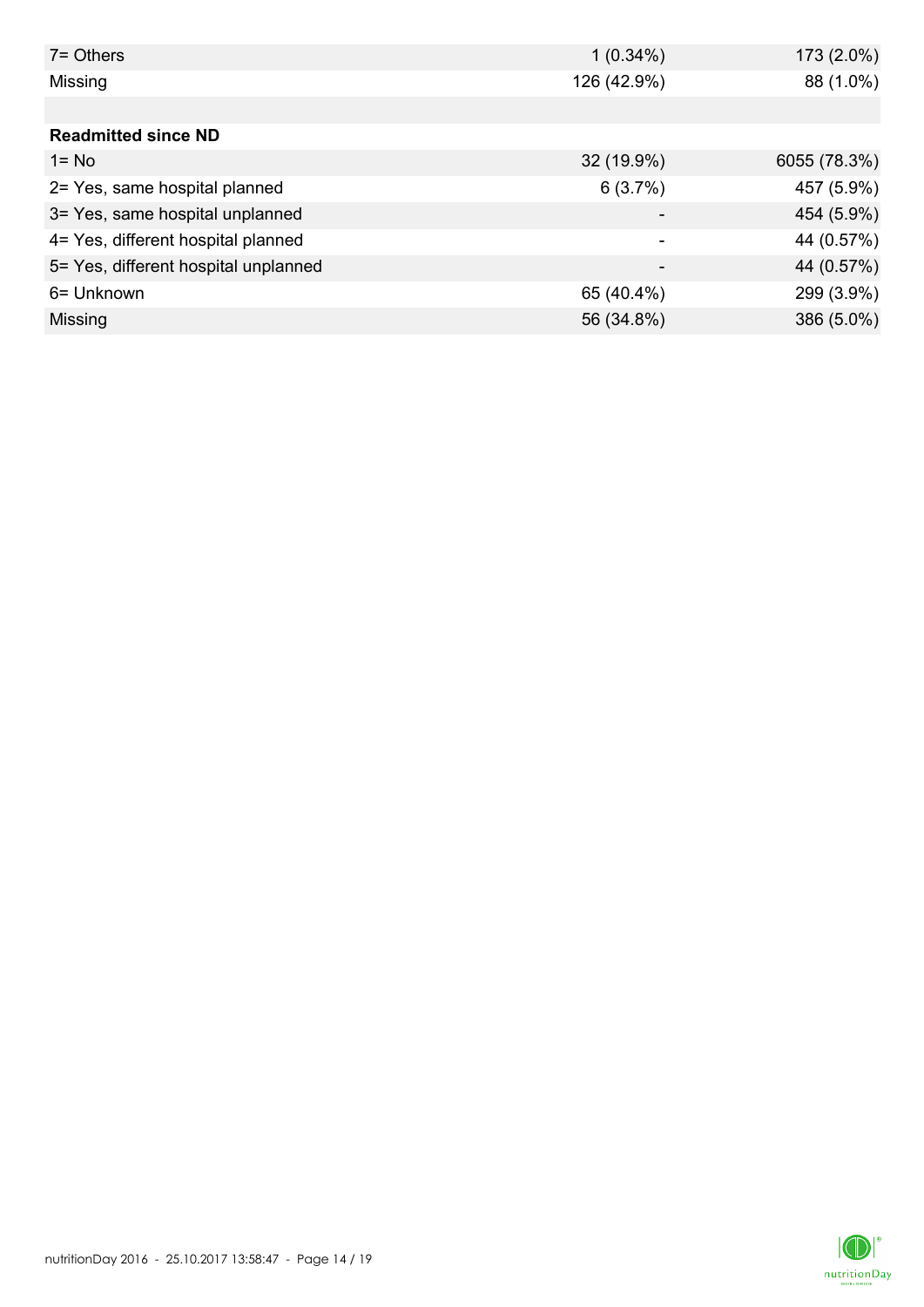|                                                                                   | <b>YOUR RESULTS</b> | <b>REFERENCE RESULTS</b> |
|-----------------------------------------------------------------------------------|---------------------|--------------------------|
|                                                                                   |                     |                          |
| 1. What are your typical dietary habits?                                          |                     |                          |
| No special dietary habits                                                         | 185 (64.2%)         | 5885 (69.8%)             |
| I am vegetarian                                                                   | $3(1.0\%)$          | 142 (1.7%)               |
| I adhee to a vegan diet                                                           | 1(0.35%)            | 50 (0.59%)               |
| I eat gluten-free diet                                                            | $3(1.0\%)$          | 73 (0.87%)               |
| I avoid added sugars                                                              | 54 (18.8%)          | 1290 (15.3%)             |
| I avoid carbohydrates                                                             | 37 (12.8%)          | 477 (5.7%)               |
| I eat a low fat-diet                                                              | 59 (20.5%)          | 972 (11.5%)              |
| I am lactose intolerant                                                           | $10(3.5\%)$         | 328 (3.9%)               |
| Other special diet due to intolerances/allergies                                  | $4(1.4\%)$          | 171 (2.0%)               |
| Other                                                                             | 22 (7.6%)           | 603 (7.2%)               |
| No answer given                                                                   | $3(1.0\%)$          | 162 (1.9%)               |
|                                                                                   |                     |                          |
| 2. Where did you live before your current hospital admission?                     |                     |                          |
| At home                                                                           | 261 (90.6%)         | 7497 (89.0%)             |
| In a nursing home or other live-in facility                                       | $4(1.4\%)$          | 287 (3.4%)               |
| I was transferred from another hospital                                           | 18 (6.3%)           | 418 (5.0%)               |
| Other                                                                             | 5(1.7%)             | 139 (1.6%)               |
| Missing                                                                           |                     | 87 (1.0%)                |
|                                                                                   |                     |                          |
| 3. In general, are you able to walk?                                              |                     |                          |
| Yes                                                                               | 228 (79.2%)         | 5392 (64.0%)             |
| Yes, with someone's help                                                          | 15 (5.2%)           | 899 (10.7%)              |
| Yes, independently using a cane, walker, or crutches                              | 16 (5.6%)           | 1107 (13.1%)             |
| No, I have a wheelchair                                                           | $4(1.4\%)$          | 355 (4.2%)               |
| No, I am bedridden                                                                | 23 (8.0%)           | 548 (6.5%)               |
| Missing                                                                           | 2(0.69%)            | 127 (1.5%)               |
|                                                                                   |                     |                          |
| 4. In general, how would you say your health is?                                  |                     |                          |
| Very good                                                                         | 10 (3.5%)           | 615 (7.3%)               |
| Good                                                                              | 94 (32.6%)          | 3078 (36.5%)             |
| Fair                                                                              | 139 (48.3%)         | 3196 (37.9%)             |
| Poor                                                                              | 36 (12.5%)          | 1144 (13.6%)             |
| Very poor                                                                         | $6(2.1\%)$          | 254 (3.0%)               |
| Missing                                                                           | $3(1.0\%)$          | 141 (1.7%)               |
|                                                                                   |                     |                          |
| 5. Over the last 12 months prior to your current hospital admission approximately |                     |                          |
| how many times have you seen a doctor?                                            | $5[2-10]$           | 4 [2-10]                 |
| how many times have you been admitted to the                                      | $1[0-2]$            | $1[0-2]$                 |

## hospital (Emergency room, any ward)?

|  | results and the contract of the contract of the contract of the contract of the contract of the contract of th |  |                                                             |           |           |
|--|----------------------------------------------------------------------------------------------------------------|--|-------------------------------------------------------------|-----------|-----------|
|  |                                                                                                                |  | $\sim$ how many nights in total have you spent in hospital? | $5[1-13]$ | $5[0-15]$ |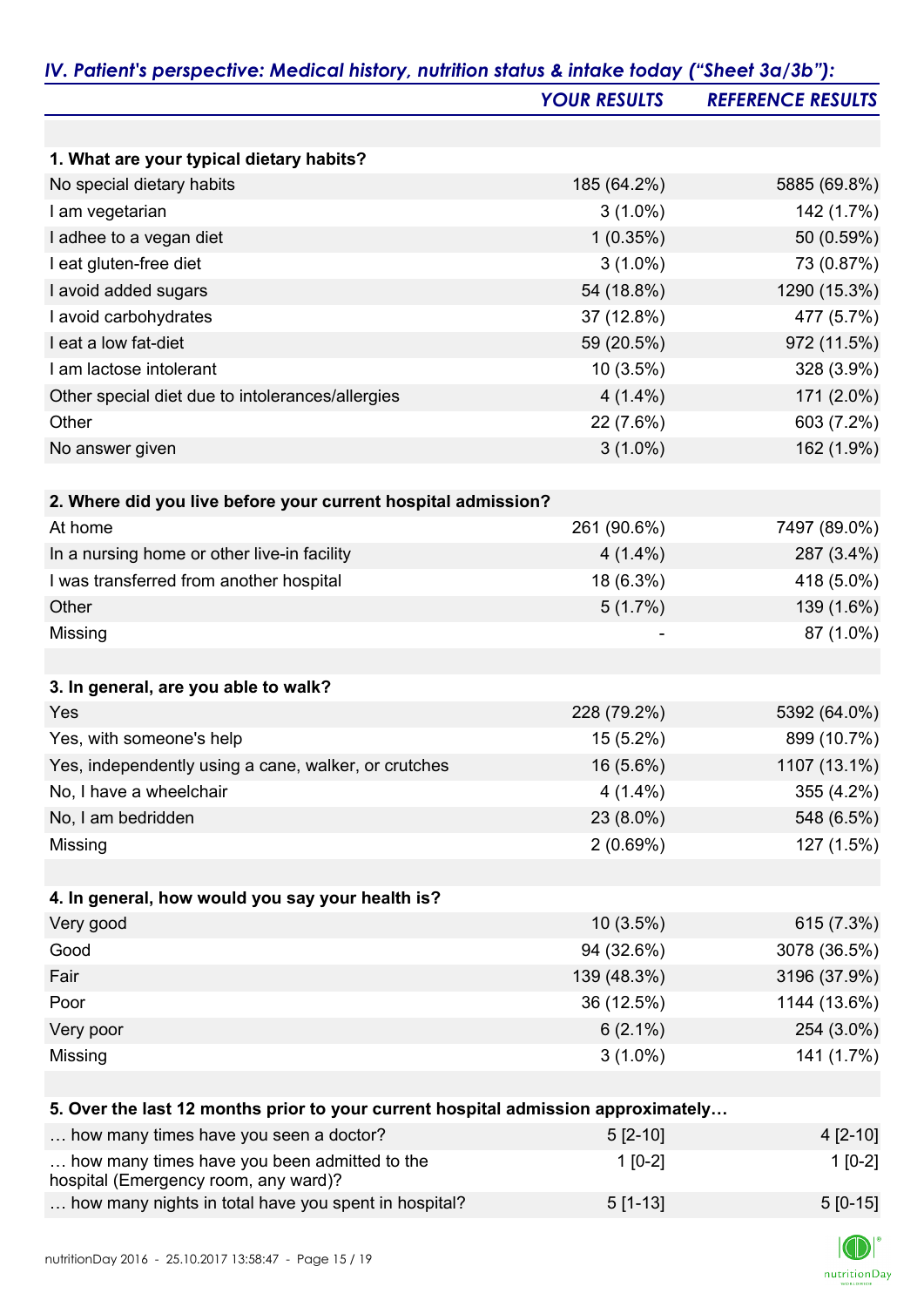| 6. How many different medications do you take routinely each day (prior to hospitalisation)? |             |              |
|----------------------------------------------------------------------------------------------|-------------|--------------|
| $1 - 2$                                                                                      | 53 (18.4%)  | 1638 (19.4%) |
| $3-5$                                                                                        | 87 (30.2%)  | 2272 (27.0%) |
| More than 5                                                                                  | 90 (31.3%)  | 2608 (30.9%) |
| None                                                                                         | 49 (17.0%)  | 1375 (16.3%) |
| I do not know                                                                                | $4(1.4\%)$  | 429 (5.1%)   |
| Missing                                                                                      | $5(1.7\%)$  | 106 (1.3%)   |
|                                                                                              |             |              |
| 7. Do you have health insurance?                                                             |             |              |
| Yes, private insurance only                                                                  | 13 (4.5%)   | 1250 (14.8%) |
| Yes, public insurance only                                                                   | 238 (82.6%) | 4213 (50.0%) |
| Yes, both                                                                                    | 27 (9.4%)   | 1101 (13.1%) |
| None                                                                                         | 1(0.35%)    | 1114 (13.2%) |
| I prefer not to answer                                                                       | $4(1.4\%)$  | 483 (5.7%)   |
| Missing                                                                                      | $5(1.7\%)$  | 267 (3.2%)   |
|                                                                                              |             |              |
| 8. What was your weight 5 years ago?                                                         | 75 [65-88]  | 70 [60-83]   |
| I do not know                                                                                | 43 (14.9%)  | 2268 (26.9%) |
|                                                                                              |             |              |
| 9a. Have you lost weight within the last 3 months?                                           |             |              |
| Yes, intentionally                                                                           | 23 (8.0%)   | 795 (9.4%)   |
| Yes, unintentionally                                                                         | 101 (35.1%) | 3179 (37.7%) |
| No, my weight stayed the same                                                                | 81 (28.1%)  | 2488 (29.5%) |
| No, I gained weight                                                                          | 53 (18.4%)  | 911 (10.8%)  |
| I do not know                                                                                | 22 (7.6%)   | 856 (10.2%)  |
| Missing                                                                                      | $8(2.8\%)$  | 199 (2.4%)   |
|                                                                                              |             |              |
| 9b. If yes, how many kg did you lose?                                                        | $8[5-14]$   | $6[3-10]$    |
| I do not know                                                                                | $12(9.7\%)$ | 672 (16.9%)  |
|                                                                                              |             |              |
| 10. Did you know about your hospitalisation two days                                         | 102 (37.0%) | 3142 (39.1%) |
| before admission? (Yes)                                                                      |             |              |
|                                                                                              |             |              |
| 11. Please indicate if you                                                                   |             |              |
| were weighed at admission                                                                    | 136 (47.2%) | 4710 (56.2%) |
| were informed about your nutrition status                                                    | 90 (31.4%)  | 2651 (32.0%) |
| were informed about nutrition care options                                                   | 72 (25.1%)  | 2341 (28.3%) |
| received special nutrition care                                                              | 60 (20.8%)  | 2232 (27.0%) |
|                                                                                              |             |              |
| 12. How well have you eaten in the week before you were admitted to the hospital?            |             |              |
| More than normal                                                                             | 16 (5.6%)   | 366 (4.4%)   |
| Normal                                                                                       | 180 (62.5%) | 5184 (62.0%) |
| About 3/4 of normal                                                                          | 26 (9.0%)   | 801 (9.6%)   |

About half of normal 33 (11.5%) 1028 (12.3%)

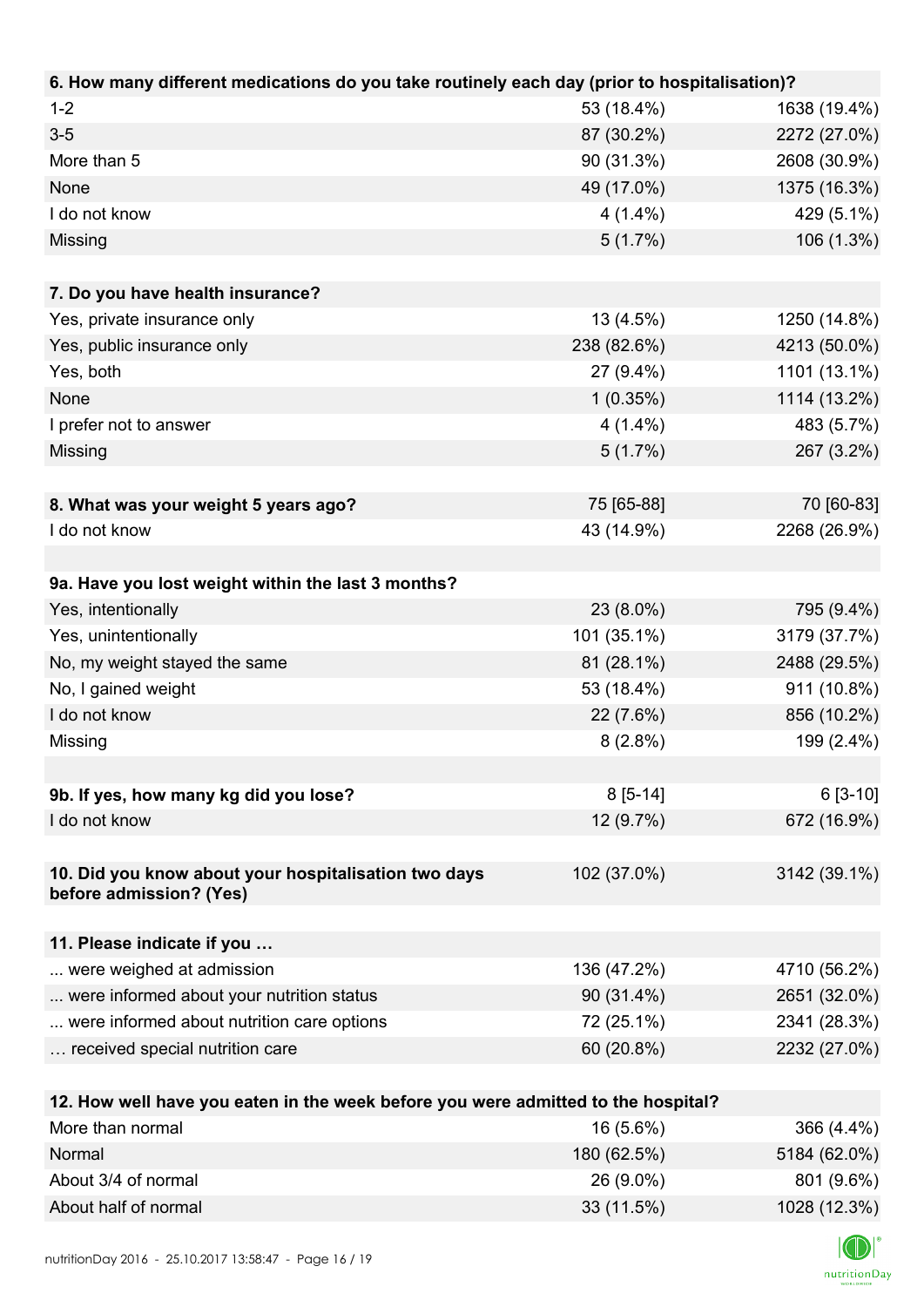| About a quarter to nearly nothing                                              | 31 (10.8%)                | 750 (9.0%)                |
|--------------------------------------------------------------------------------|---------------------------|---------------------------|
| I do not know                                                                  | 1(0.35%)                  | 82 (0.98%)                |
| Missing                                                                        | 1(0.35%)                  | 157 (1.9%)                |
|                                                                                |                           |                           |
| 13. In general, how satisfied are you with the food at the hospital?           |                           |                           |
| Very satisfied                                                                 | 19 (6.6%)                 | 2303 (27.5%)              |
| Somewhat satisfied                                                             | 120 (41.7%)               | 2525 (30.2%)              |
| <b>Neutral</b>                                                                 | 72 (25.0%)                | 1669 (19.9%)              |
| <b>Dissatisfied</b>                                                            | 25 (8.7%)                 | 652 (7.8%)                |
| Very dissatisfied                                                              | $10(3.5\%)$               | 252 (3.0%)                |
| I do not know                                                                  | 30 (10.4%)                | 712 (8.5%)                |
| Missing                                                                        | 12 (4.2%)                 | 255 (3.0%)                |
|                                                                                |                           |                           |
| 14. Did you get any help with eating TODAY?                                    |                           |                           |
| Yes, from family or friends                                                    | 28 (9.7%)                 | 910 (10.9%)               |
| Yes, from hospital staff                                                       | 24 (8.3%)                 | 544 (6.5%)                |
| No                                                                             | 218 (75.7%)               | 6450 (77.1%)              |
| I do not know                                                                  | $3(1.0\%)$                | 107 (1.3%)                |
| Missing                                                                        | 15 (5.2%)                 | 357 (4.3%)                |
|                                                                                |                           |                           |
| 15. Were you able to eat without interruption TODAY?<br>(Yes)                  | 207 (76.4%)               | 5869 (74.5%)              |
|                                                                                |                           |                           |
| 16a. Please indicate how much hospital food you ate for lunch or dinner TODAY: |                           |                           |
| About all                                                                      | 122 (42.4%)               | 4051 (48.4%)              |
| 1/2                                                                            | 77 (26.7%)                | 1966 (23.5%)              |
| 1/4                                                                            | 37 (12.8%)                | 1005 (12.0%)              |
| Nothing                                                                        | 42 (14.6%)                | 975 (11.7%)               |
| Missing                                                                        |                           |                           |
|                                                                                | 10(3.5%)                  | 371 (4.4%)                |
|                                                                                |                           |                           |
| 16b. The portion size of the meal I ordered TODAY was                          |                           |                           |
| Standard                                                                       | 168 (58.3%)               | 5388 (64.4%)              |
| Smaller                                                                        | 30 (10.4%)                | 778 (9.3%)                |
| Larger                                                                         | $9(3.1\%)$                | 328 (3.9%)                |
| I do not know                                                                  | 43 (14.9%)                | 848 (10.1%)               |
| Missing                                                                        | 38 (13.2%)                | 1026 (12.3%)              |
|                                                                                |                           |                           |
| 17. If you did not eat everything of your meal, please tell us why:            |                           |                           |
| I did not like the type of food offered                                        | 25 (16.0%)                | 570 (14.4%)               |
| I did not like the smell/taste of the food                                     | 20 (12.8%)                | 443 (11.2%)               |
| The food did not fit my cultural/religious preferences                         | $1(0.64\%)$               | 47 (1.2%)                 |
| The food was too hot                                                           | $1(0.64\%)$               | 14 (0.35%)                |
| The food was too cold                                                          | 18 (11.5%)                | 86 (2.2%)                 |
| Due to food allergy/intolerance<br>I was not hungry at that time               | $1(0.64\%)$<br>24 (15.4%) | 25 (0.63%)<br>672 (17.0%) |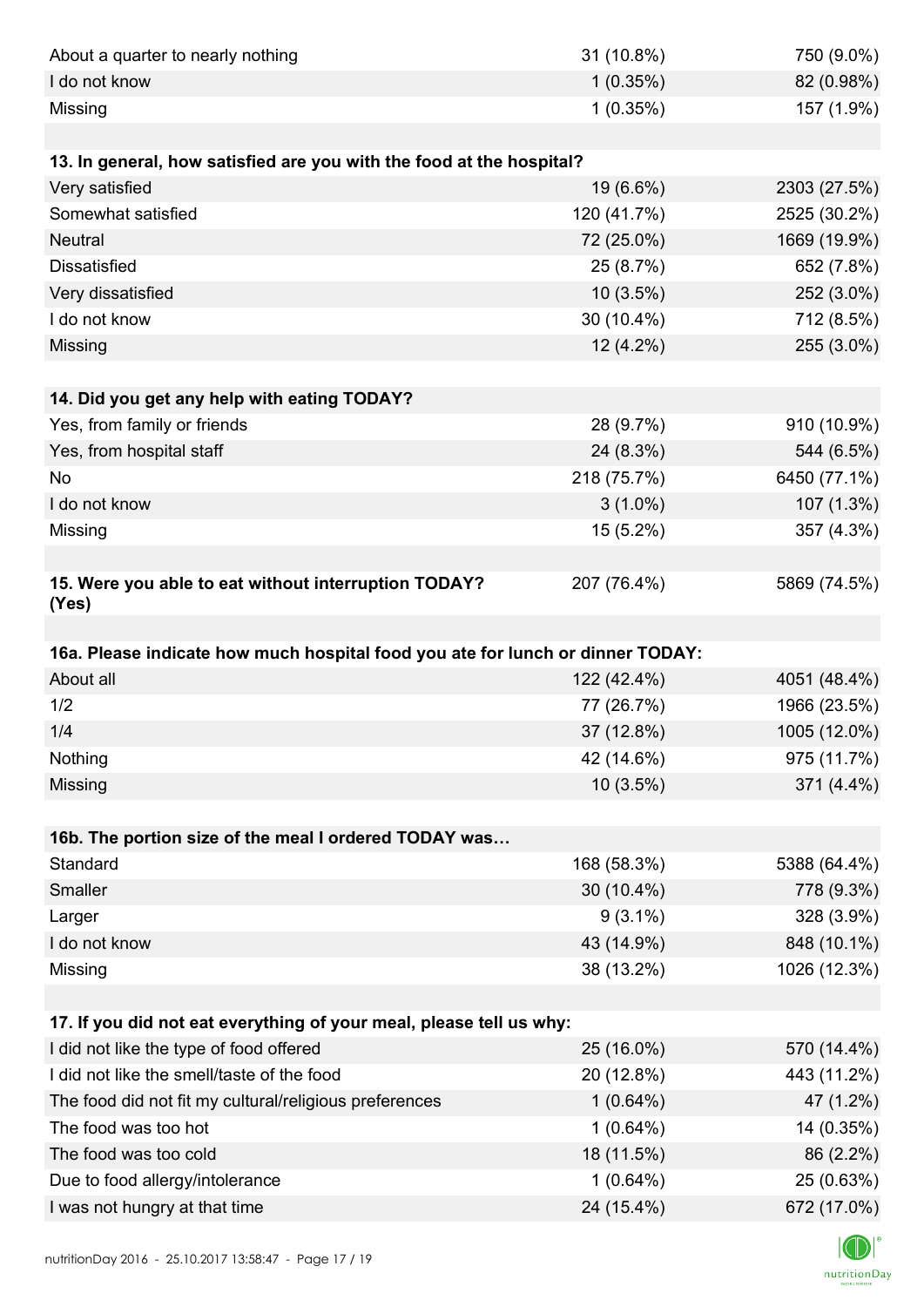| I do not have my usual appetite                                                      | 48 (30.8%)  | 1114 (28.2%) |
|--------------------------------------------------------------------------------------|-------------|--------------|
| I have problems chewing/swallowing                                                   | $2(1.3\%)$  | 225 (5.7%)   |
| I normally eat less than what was served                                             | 15 (9.6%)   | 428 (10.8%)  |
| I had nausea/vomiting                                                                | $5(3.2\%)$  | 327 (8.3%)   |
| I was too tired                                                                      | 7(4.5%)     | 219 (5.5%)   |
| I cannot eat without help                                                            | $1(0.64\%)$ | 68 (1.7%)    |
| I was not allowed to eat                                                             | 33 (21.2%)  | 449 (11.4%)  |
| I had an exam, surgery, or test and missed my meal                                   | $10(6.4\%)$ | 234 (5.9%)   |
| I did not get requested food                                                         | 6(3.8%)     | 53 (1.3%)    |
| No answer given                                                                      | $8(5.1\%)$  | 481 (12.2%)  |
|                                                                                      |             |              |
| 18. Enter the number of glasses/cups of the drinks you consumed in the last 24 hours |             |              |
| Water                                                                                | $4[2-5]$    | $3[2-5]$     |
| Tea                                                                                  | $1[1-2]$    | $1[0-2]$     |
| Coffee                                                                               | $1 [0-1]$   | $1[0-2]$     |
| <b>Milk</b>                                                                          | $0 [0-0]$   | $1[0-1]$     |
| Fruit juice                                                                          | $0 [0-1]$   | $1[0-2]$     |
| Soft drinks                                                                          | $0 [0-0]$   | $0[0-1]$     |
| <b>Nutrition drink</b>                                                               | $0 [0-0]$   | $0 [0-1]$    |
| Other                                                                                | $0 [0-0]$   | $0 [0-1]$    |
|                                                                                      |             |              |
| 19a. Did you eat any food apart from hospital food<br><b>TODAY?</b>                  | 99 (36.7%)  | 2048 (26.7%) |
| 19b. If yes, what did you eat?                                                       |             |              |
| Sweet snacks                                                                         | 40 (40.4%)  | 501 (24.5%)  |
| Salty snacks                                                                         | $9(9.1\%)$  | 273 (13.3%)  |
| Homemade food                                                                        | 13 (13.1%)  | 302 (14.7%)  |
| Fruits                                                                               | 35 (35.4%)  | 724 (35.4%)  |
| Dairy products                                                                       | $8(8.1\%)$  | 212 (10.4%)  |
| Food delivered/restaurant                                                            |             | 84 (4.1%)    |
| Sandwich                                                                             | 17 (17.2%)  | 139 (6.8%)   |
| Other                                                                                | 11 (11.1%)  | 400 (19.5%)  |
|                                                                                      |             |              |
| 20. How has your food intake changed since your hospital admission?                  |             |              |
| Increased                                                                            | 22 (7.6%)   | 1138 (13.6%) |
| Decreased                                                                            | 112 (38.9%) | 2694 (32.2%) |
| Stayed the same                                                                      | 107 (37.2%) | 3504 (41.9%) |
| I do not know                                                                        | 27 (9.4%)   | 582 (7.0%)   |
| Missing                                                                              | 20 (6.9%)   | 450 (5.4%)   |
|                                                                                      |             |              |
| 21. TODAY I feel                                                                     |             |              |
| Stronger than at admission                                                           | 111 (38.5%) | 3635 (43.4%) |
| Weaker than at admission                                                             | 67 (23.3%)  | 1458 (17.4%) |
| Same as at admission                                                                 | 94 (32.6%)  | 2363 (28.2%) |
|                                                                                      |             |              |